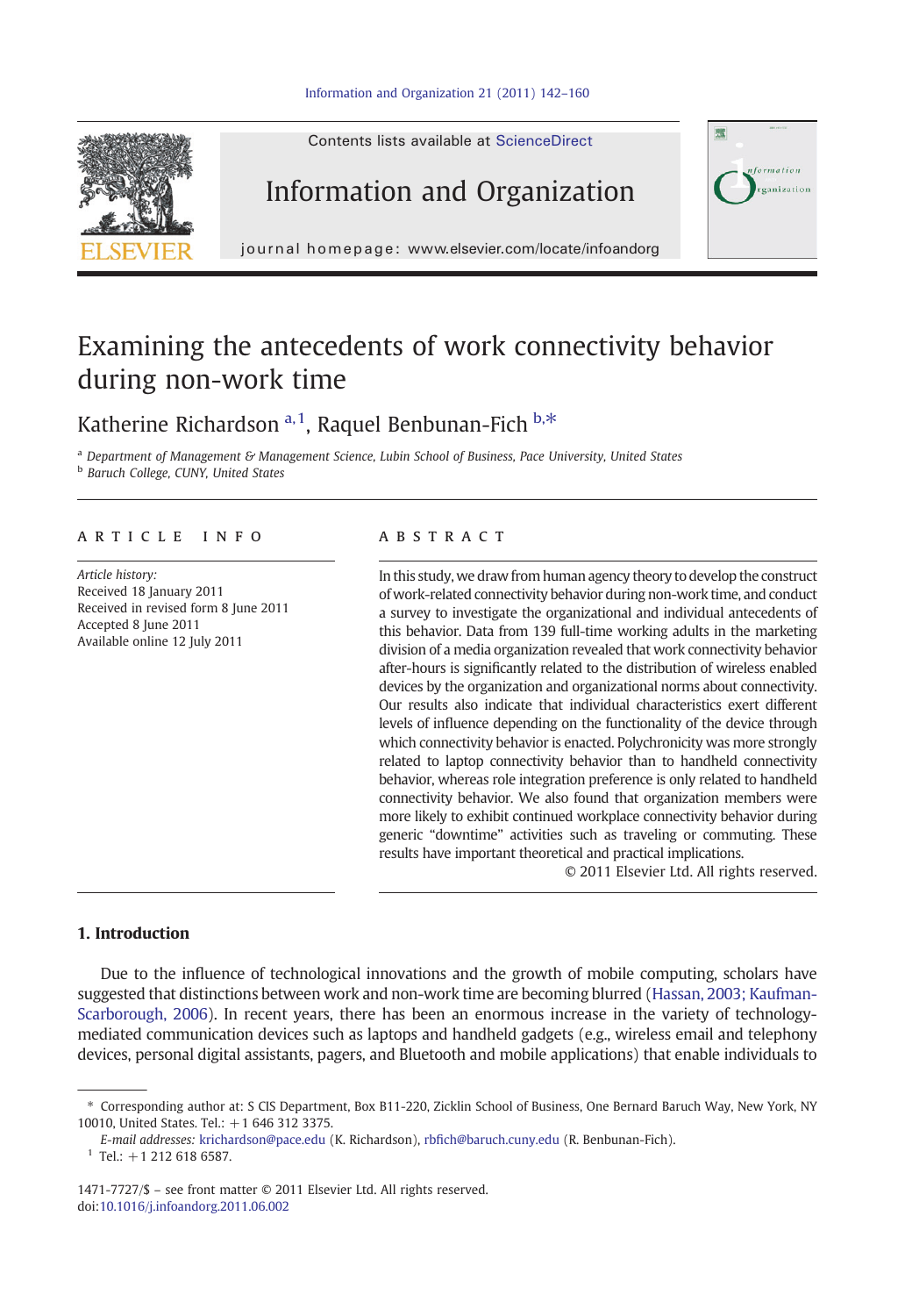connect to the office at anytime and from anywhere. As telecommunication and computing costs have plummeted, power, function and connectivity capabilities have increased [\(Hill, Ferris, & Martinson, 2003](#page-17-0)). The advent of such portable wireless technologies is creating a new era of connectivity for social and organizational purposes. The latter has been referred to as "workplace connectivity" [\(Schlosser, 2002\)](#page-18-0) and it is the focus of this research.

In the past, one needed access to a desktop computer with Internet connection to log-on to workplace servers and/or communicate via email and instant messaging from remote locations. Initially, only 'virtual' employees who performed work outside of the office, such as telecommuters or salespeople, used such tools as the primary means of maintaining their employee relationship ([Boswell & Olson-Buchanan, 2007\)](#page-17-0). Nowadays, such connectivity can be achieved through wireless enabled laptops and handheld devices. Wireless handheld devices that support text and voice communication are becoming more ubiquitous among individuals who report to work in traditional office settings. The Blackberry™, in particular, may be the most common mobile communications device, and has replaced the cellular phone as the "must-have" status symbol for the office executive [\(Goodchild & Hodgson, 2006\)](http://www.independent.co.uk/news/science/crackberry-addicts-why-the-workers-who-cant-switch-off-are-suing-their-employers-418309.html). Continued advancements in communications technology have resulted in mobile devices that do "everything," such that choosing which device to carry becomes obsolete.

Wireless technology-mediated communication devices, or Wireless Enabled Devices (WED), were designed to make communicating across time and geographic boundaries easier, causing these boundaries to virtually disappear. From the employer perspective, there is a belief that nomadic computing practices facilitate collaboration and increase productivity among workers by removing temporal and spatial barriers ([Lyytinen & Yoo, 2002\)](#page-18-0). In contrast, from an employee perspective, the boundaries of time and space that traditionally provided a clear demarcation between work and non-work time are vanishing. Without said boundaries, it becomes possible to remain connected to the workplace from any location, at any time. Thus, "anytime, anyplace connectivity" can easily become "all the time, everywhere" connectivity ([Jarvenpaa, Lang, & Tuunainen, 2005\)](#page-17-0). Continuous connectivity makes individuals feel as if they are always "on call" [\(Tarafdar, Tu, Ragu-Nathan, & Ragu-Nathan, 2007\)](#page-18-0).

Our study is focused on an increasingly prevalent behavior of modern computer users who report to work in a traditional office environment (e.g., Monday through Friday for approximately 8–10 h per day) and yet continue to engage with their workplace during non-work time through mobileWEDs. Accordingly, we define Work Connectivity Behavior After-hours (WCBA) as an organization member's use of portable wireless enabled devices (laptop or handheld) to engage with work or work-related colleagues during non-work time (e.g., mornings before work, evenings after work, weekends, or vacations). We use the term "wireless" to describe the type of technology that captures the idea of mobility and freedom from a fixed office space. In particular, we investigate the following research questions: what factors influence connectivity behavior to the workplace during non-work time and what is the nature of the influence of such factors?

This study is part of a new stream of research that has begun to examine the use of communications technologies after-hours to perform job-related functions [\(Boswell & Olson-Buchanan, 2007; Fenner &](#page-17-0) [Renn, 2004; Mazmanian, Orlikowski, & Yates, 2006\)](#page-17-0). This paper contributes to this emerging area of research by developing the concept of work connectivity behavior after-hours and testing a model of its organizational and individual antecedents from the perspective of human agency theory. First, we present the theoretical background of the study. Second, we discuss the organizational and individual antecedents of work connectivity behavior after-hours and develop the hypotheses. Then, we present the research methodology and results, and we conclude with discussion, implications and directions for future research.

#### 2. Theoretical background

We use human agency theory as the starting place to develop the concept of work connectivity behavior after-hours. Human agency has been used to explain how the installation of the same technology may result in diverse outcomes. In other words, it acknowledges the importance of human choice, free will and preferences that individuals may exercise when interacting with technology ([Carroll, 2008](#page-17-0)). [Emirbayer](#page-17-0) [and Mische \(1998\)](#page-17-0) conceptualize human agency as a temporally embedded process of engagement with simultaneous influences of three elements: iterational, projective, and practical–evaluative. The iterational element refers to past practices that are reflected in the habits of agents, while the projective element refers to future possibilities and the projective capacity to generate responses to solve problems. The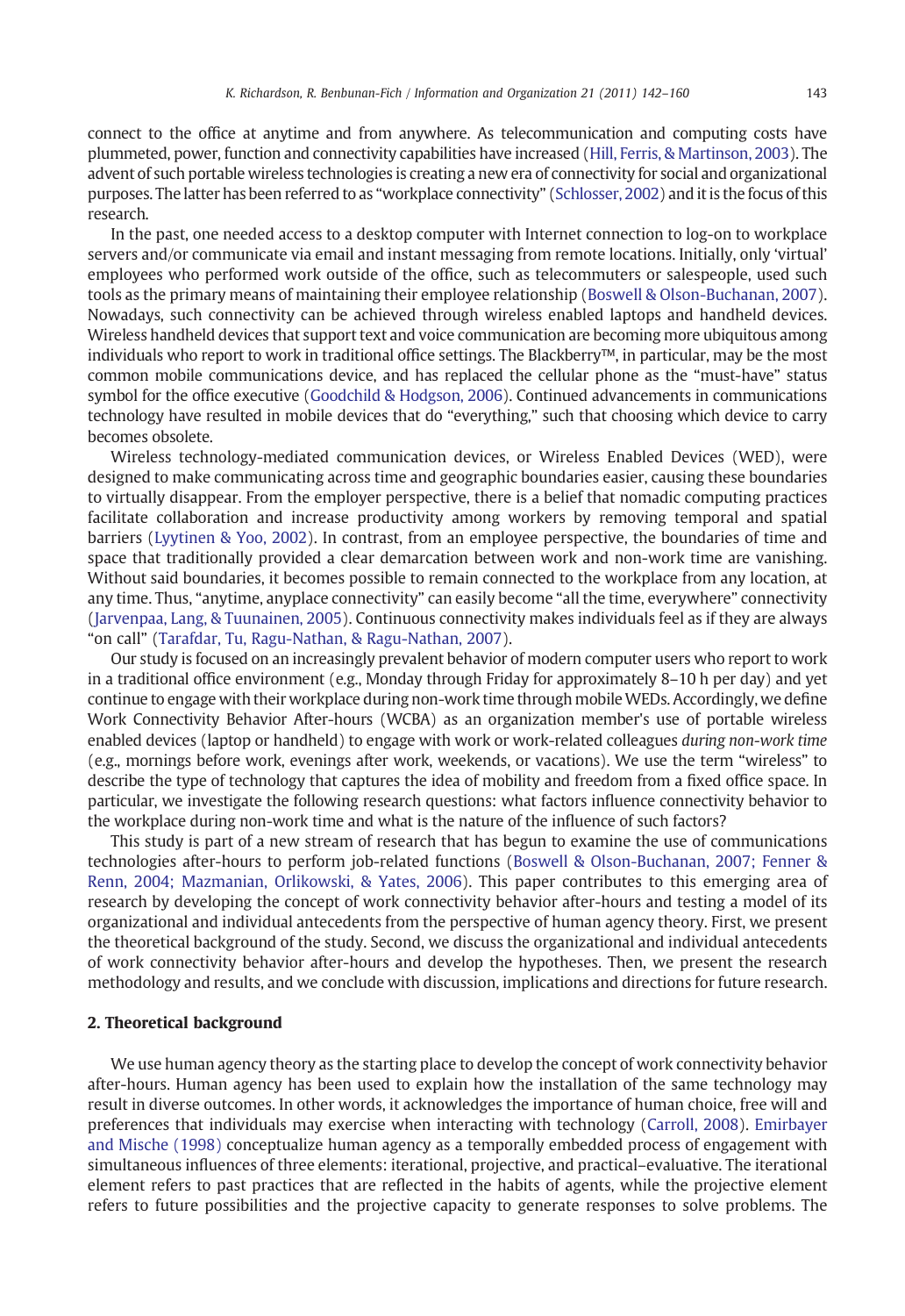practical–evaluative element synthesizes these two temporal influences in the context of emergent situations in the present. With regards to technology, this theory suggests that humans are relatively free to enact technologies in different ways, using it minimally, individually or collaboratively, and improvising behavior that produces unanticipated consequences ([Boudreau & Robey, 2005\)](#page-17-0).

[Cousins and Robey \(2005\)](#page-17-0) applied the temporal conceptualization of human agency theory to the realm of nomadic computing and argued these temporal components are positioned to explain different nomadic computing practices, even when the same technologies and company policies are in place. Furthermore, [Cousins](#page-17-0) [and Robey \(2005\)](#page-17-0) portrayed human agency in a tri-dimensional space consisting of temporal, contextual and spatial dimensions. The temporal dimension considers the actors' capacity to look at the past, present and future in their nomadic computing engagement decisions. The contextual dimension considers the multiple roles that contemporary users play in their professional and personal lives (i.e. mother, CFO, etc.). The spatial dimension recognizes the geographical mobility of modern computer users. Our definition of connectivity behavior encompasses these three dimensions with one important distinction. In the context of work connectivity behavior after-hours, typical computer users are no longer within the timeframe of their regular working hours and therefore engage in nomadic computing practices before or after they leave their office. Thus, when these computer users connect to their organization during non-work hours, from any place, they are likely to experience the influence of their multiple roles, and the joint influence of past practices and future possibilities in their present connectivity decisions.

The application of human agency theory for technology use suggests that individuals from the same organization would tend to engage in work connectivity behavior after-hours in varying degrees. [Chu and](#page-17-0) [Robey \(2008\)](#page-17-0) augmented their use of the theory with attention to the role of social structures as possible influences on human agency. To further understand the drivers of this behavior, we articulate its antecedents in terms of organizational and individual variables. The former reflect the social structure regarding the iterational element of past practices and future expectations about continued connectivity behavior, while the latter capture the personal characteristics that form the basis of habitual practices, as well as the projective element that influence this type of behavior. The tensions between future projective elements (such as expectations or desired outcomes), and past practices (such as habits or personal preferences), are resolved with new patterns of behavior emerging in the present.<sup>2</sup> Although by no means exhaustive, this articulation of antecedents allows for the initial examination of organizational and individual drivers that are likely to influence work connectivity behavior during non-work time.

#### 3. Organizational antecedents

Organizations convey expectations associated with systems use directly through the availability of the system or the technology, or indirectly through the perceptions associated with its use. Specifically, we propose that work connectivity behavior after-hours is influenced by the organizational distribution of mobile communication technology to employees, and subjective norms<sup>3</sup> (or the perception that important others think one should use communication technology during non-work time). On the one hand, these elements represent the iterational element of human agency, in that past social experience becomes schematized and individuals recall, select and apply these schemas to action, trusting that others will do the same ([Chu & Robey,](#page-17-0) [2008\)](#page-17-0). On the other hand, these elements also convey future expectations of connectivity.

#### 3.1. Organizational distribution

A necessary condition for the use of communications devices after work hours is the employees' access to mobile technologies ([Sarker & Wells, 2003](#page-18-0)). It is often the case that to ensure that potential senders and recipients have the ability to communicate after work hours, organizations need to make communication technology available to their employees. By providing wireless communication devices, an organization is directly signaling to its employees the expectation of continuous availability and communication. In

 $2$  We are grateful to the editor of this journal for helping us articulate the relation between human agency theory and the antecedents proposed in our model.

We classified subjective norms about connectivity as an "organizational" antecedent because it is dependent upon each organizational setting.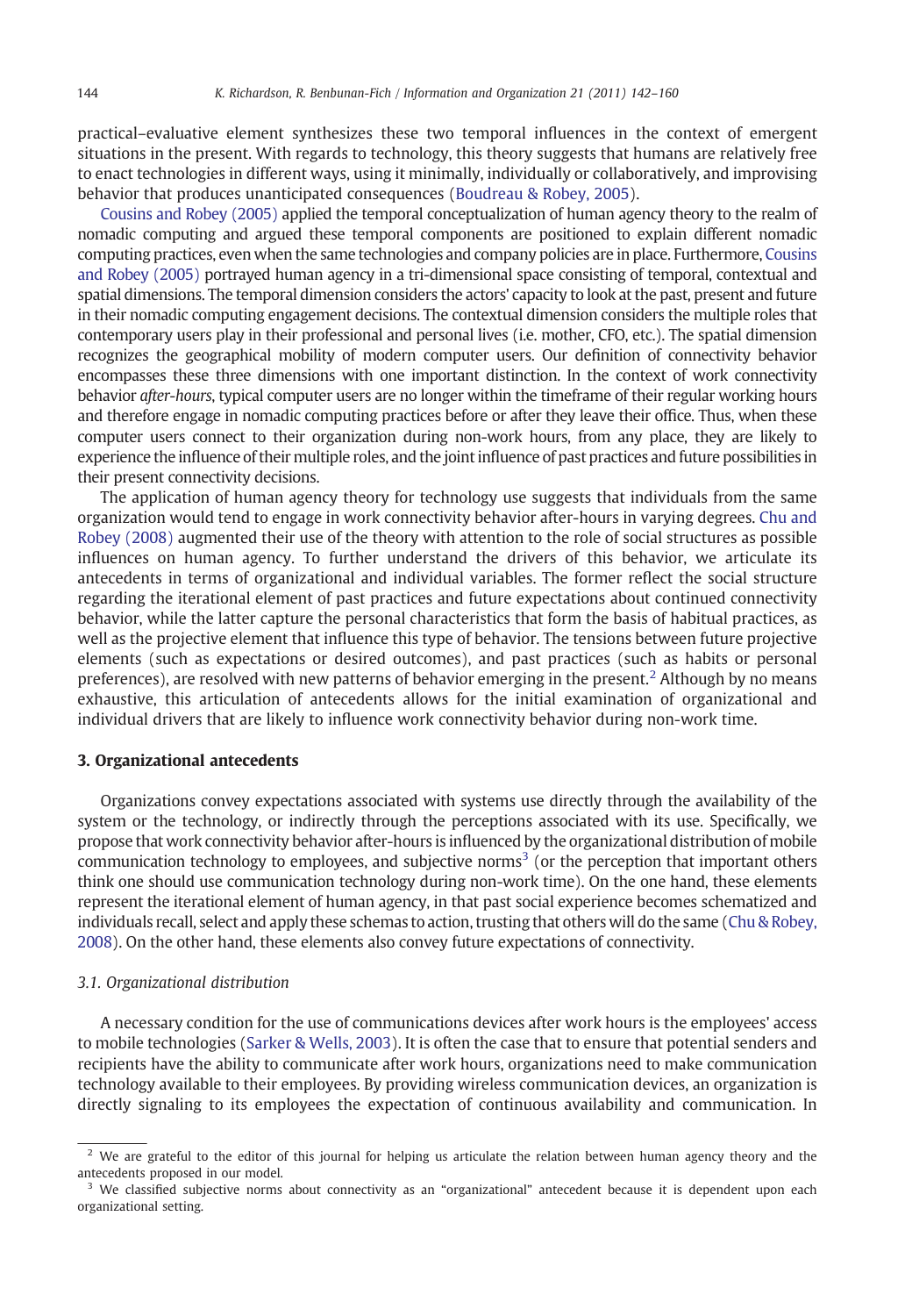<span id="page-3-0"></span>contrast, when employees purchase wireless devices on their own they may be buying them for social reasons and not feel the need to use the technology to connect to their workplace. Thus, a potential antecedent of work connectivity behavior after-hours is whether the organization distributes wireless connectivity devices to its employees.

Researchers have found that the use of a communications system by members of one's primary group is an important determinant of a potential user's behavior [\(Kraut, Rice, Cool, & Fish, 1998](#page-17-0)). Changes in behavior are likely to occur in the presence of strong organizational signals. Recent evidence indicates that new practices emerge when organizations distribute connectivity devices to their employees. [Mazmanian](#page-18-0) [et al. \(2006\)](#page-18-0) investigated the use of Blackberry™ devices in a small, U.S. private-equity firm and found that employees felt the need to remain "continuously connected" by constantly checking their email when the company distributed Blackberry™ devices to all its employees.

Hypothesis 1. The distribution of WEDs to organization members will be positively related to an organization member's WCBA.

#### 3.2. Subjective norms

Models of information technology (IT) adoption and diffusion [\(Taylor & Todd, 1995; Venkatesh & Davis,](#page-18-0) [2000](#page-18-0)), as well as research in the communications ([Fulk, 1993; Schmitz & Fulk, 1991](#page-17-0)) literature have all examined the role of social factors on technology use. Subjective norm, defined as, "a person's perception that most people who are important to him think he should or should not perform the behavior in question" ([Fishbein & Ajzen's, 1975, p. 302](#page-17-0)), has been found to influence behavioral intention to use technology, and then actual usage [\(Taylor & Todd, 1995; Venkatesh & Davis, 2000\)](#page-18-0). A number of recent studies have examined the influence of subjective norms on intentions to use wireless technologies [\(Lu, Yao, & Yu, 2005; Lu, Yu, Liu, &](#page-18-0) [Yao, 2003; Teo & Pok, 2003\)](#page-18-0). In an organizational context, [Turner, Grube, Tinsley, Lee, and O'Pell \(2006\)](#page-18-0) found that employees who followed subjective norms in their use of email and IM were awarded higher performance evaluations from their supervisors, after controlling for demographics, hours worked, organizational commitment, and supervisors' media use. Furthermore, employee email and IM use was strongly related to frequency of email use by one's supervisor and IM use by one's supervisor.

Findings from [Mazmanian et al.'s \(2006\)](#page-18-0) qualitative study of Blackberry™ use also suggested that the expectations of colleagues had an impact on individual use. The communication behavior of senior employees, in particular, appeared to influence the behavior of their junior colleagues, who wanted to "make a good impression on superiors" by responding to messages in an almost instantaneous fashion. Findings revealed that norms about email connectivity through newly distributed Blackberry™ devices prompted employees to check their email constantly [\(Mazmanian et al., 2006](#page-18-0)). These results provide further support that subjective norms about connectivity may develop within an organization.

According to [Feldman \(1984\),](#page-17-0) "norms are formed and enforced only with respect to behaviors that have some significance for the group" (p. 47), but ultimately the behavior is voluntary. Thus, organization members' perceptions that they should be reachable at any time are likely to influence their work connectivity behavior during non-work time. We therefore predict that subjective norms about connectivity will be positively related to an organization member's AWCB.

Hypothesis 2. Subjective norms about after-hours work connectivity will be positively related to an organization member's AWCB.

#### 4. Individual antecedents

The proposed definition of after-hours work connectivity behavior as the use of wireless enabled technology devices to engage with work or work-related colleagues during non-work time, is predicated on integration, or blurring, of work and non-work time. Thus, it is important to examine individual differences that reflect orientations around time and work. Specifically, we focus on polychronicity and role segmentation–integration preference to capture these orientations. In addition, a large body of work in the personnel psychology literature supports the belief that long-term dispositional traits influence individuals' behavior in work settings [\(Mount &](#page-18-0) [Barrick, 1998\)](#page-18-0). We will therefore examine whether specific personality traits with respect to time use and role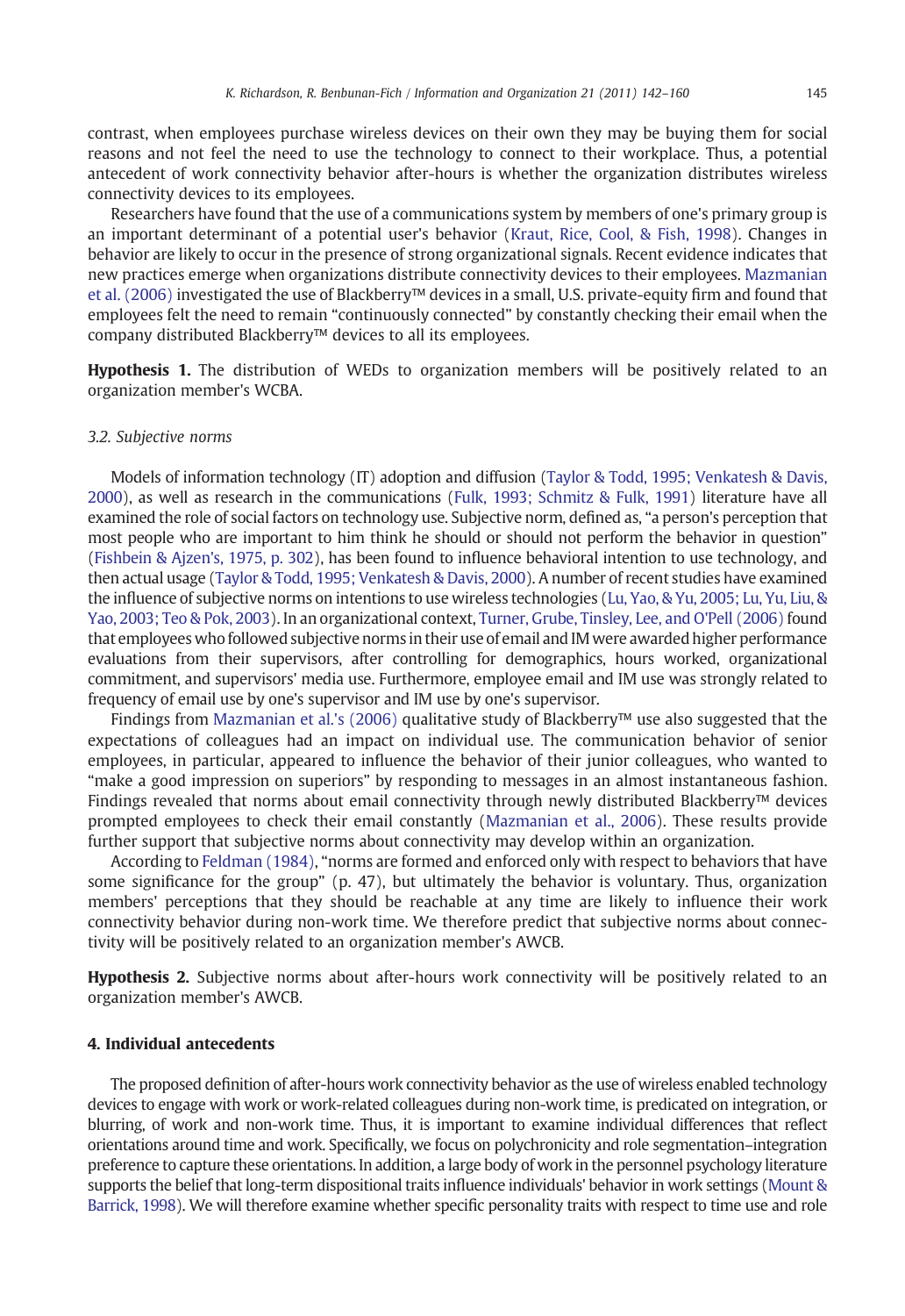<span id="page-4-0"></span>preferences relate to work connectivity behavior after-hours. In particular, given the novelty of wireless enabled devices, we focus on personal innovativeness with information technology (PIIT). These individual antecedents form the basis of habits or recurrent behavior. These elements also represent the projective element of human agency theory, in that individuals may generate alternative possible responses to the problems being confronted in accordance with evolving desires [\(Chu & Robey, 2008](#page-17-0)). In other words, individuals who are polychronic may be more likely to engage inWCBA due to their personal preferences (past habits) or due to the expectation that it will make them more effective multitaskers in the future.

#### 4.1. Polychronicity

Polychronicity is defined it as the extent to which people in a culture prefer to be engaged in two or more tasks or events simultaneously ([Hall, 1959](#page-17-0)). According to [Bluedorn, Kaufman, and Lane \(1992\)](#page-17-0) polychronicity is not dichotomous and similar to other psychological constructs, individuals may fall along a continuum from very monochronic to very polychronic. Several empirical studies have shown that individuals vary in their preference for polychronicity [\(Bluedorn, Kalliath, Strube, & Martin, 1999; Conte, Rizzuto, & Steiner, 1999;](#page-16-0) [Cotte & Ratneshwar, 1999; Kaufman, Lane, & Lindquist, 1991; Persing, 1999](#page-16-0)). Polychronicity is particularly suited to the study of communications technology, and researchers have adopted the term to represent one's preference for polychronic communication – "managing of multiple conversations at once within a given time period" [\(Reinsch, Turner, & Tinsley, 2008; Turner & Tinsley, 2002](#page-18-0)) – or polychronic interaction [\(Lee, 1999\)](#page-17-0).

Polychronicity is related to outcomes such as role overload and overlap of work and non-work [\(Benabou,](#page-16-0) [1999; Kaufman et al., 1991\)](#page-16-0). One of the reasons for this may be that new forms of communications technology, such as email and IM, are not necessarily used as a replacement for other communication media, but as an additional method for reaching others [\(Cameron & Webster, 2005; Kraut & Attewell, 1997\)](#page-17-0). Therefore, contemporary workers may use multiple technologies concurrently to interact with various colleagues and/or clients at the same time. For example, individuals can be on the phone, responding to email on their Blackberry™, receiving instant messages, and engaging in a face-to-face conversation all at once [\(Rennecker &](#page-18-0) [Godwin, 2005\)](#page-18-0).

[Turner et al. \(2006\)](#page-18-0) found that polychronic individuals were more able to adapt to the communication environment of their organization, with regard to email and instant messaging, than less polychronic colleagues. For example, high polychronics were likely to mix different media (e.g., IM, email and phone) while low polychronics (i.e., monochronics) would only engage in multiple conversations if they all involved the same media (e.g., IM). Furthermore, [Benabou \(1999\)](#page-16-0) found that polychronic individuals perceived the world in a less compartmentalized fashion than their monochronic counterparts, and were more likely to overlap work and leisure time. As such, polychronic individuals are able to perform more than one task at the same time (e.g., checking emails on a Blackberry™ while watching a child's soccer game) or even use two or more technology devices at the same time (e.g., looking for a file on a laptop while responding to an email on a WED). Thus, polychronicity is expected to have a positive influence on work connectivity behavior during non-work time.

Hypothesis 3. An organizational member's polychronicity will be positively related to WCBA.

#### 4.2. Role segmentation–integration preference

Prior research has found that a given pair of roles (e.g., manager and parent) can be arranged along a continuum from high segmentation to high integration ([Ashforth, Kreiner, & Fugate, 2000\)](#page-16-0). Furthermore, individuals differ in the degree to which they prefer to segment or integrate their work and home roles ([Edwards & Rothbard, 1999](#page-17-0)). Segmentation refers to the separation, whereas integration refers to the overlap between work and non-work time, artifacts and activities [\(Nippert-Eng, 1996\)](#page-18-0). For example, individuals who prefer highly segmented roles permit few cross-role interruptions, whereas individuals who prefer highly integrated roles allow cross-role interruptions (i.e., permeable boundary).

[Ashforth et al. \(2000\)](#page-16-0) suggested that "highly segmented roles tend to be relatively impermeable." Even if one prefers highly segmented roles, however, communication tools exist that may increase the chances for permeability. Permeability is defined as the degree to which a role allows one to be physically located in the role's domain, but psychologically and/or behaviorally involved in another role [\(Ashforth et al., 2000\)](#page-16-0). In their qualitative study, [Mazmanian et al. \(2006\)](#page-18-0) reported that Blackberry™ users were unable to disengage from the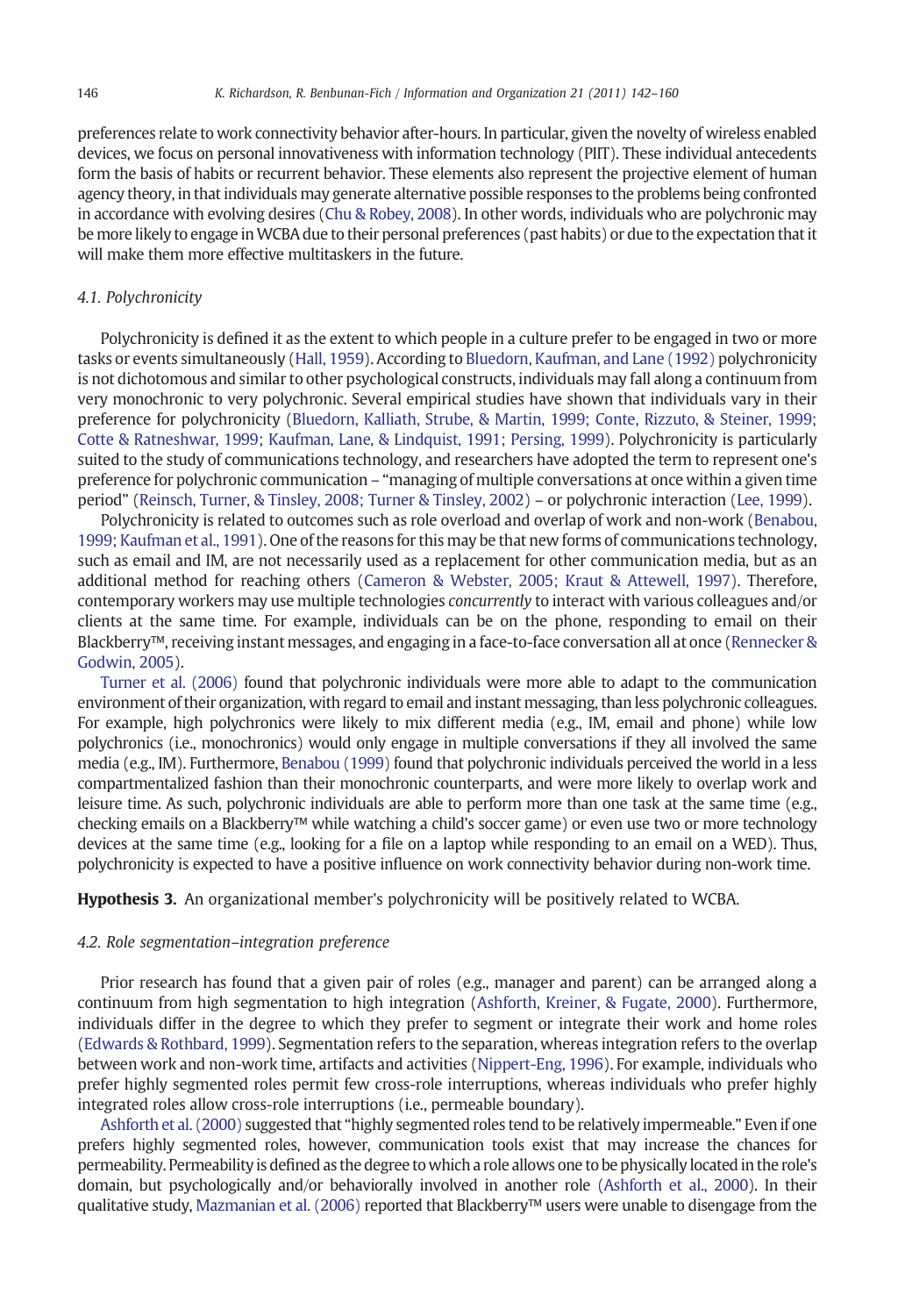<span id="page-5-0"></span>workplace, since during time spent at home there was still a compulsion to check messages, making it difficult to know when the workday ended. [Allen and Shoard \(2005\)](#page-16-0) examined Blackberry™ use among a group of UK police officers, and found they also reported a blurring between work and family time. Earlier research on teleworkers identified a similar pattern. [Hill, Hawkins, and Miller \(1996\)](#page-17-0) surveyed both mobile teleworkers and office workers from the same organization, and found that although teleworkers reported greater work flexibility, they had a more difficult time balancing work and personal/home life than non-teleworkers.

[Olson-Buchanan and Boswell \(2006\)](#page-18-0) examined whether one's preference for role integration relates to the use of communication technologies during non-work time. Survey data collected from the nonacademic staff (e.g., administrative, clerical and computer support) of a public university indicated that individuals who reported a preference for higher work to non-work integration reported setting *fewer* boundaries for using communication technologies during non-work time. This suggests that individuals who prefer role segmentation will be more likely to restrict their use of communication technologies to the work domain, and individuals who prefer role integration will be less likely to establish those boundaries. Finally, [Golden and Geisler \(2007\)](#page-17-0) interviewed professionals about their PDA use, and found that they believed the devices helped to control the work-life boundary and "interpreted their technological practices as expressions of personal agency" (p. 519). [Kreiner, Hollensbe, and Sheep \(2009\)](#page-17-0) also found that technology can assist with integration if it is actively managed. We therefore predict that role integration preference will be positively related to work connectivity behavior during non-work time.

Hypothesis 4. An organizational member's role integration preference will be positively related to WCBA.

#### 4.3. Personal innovativeness with information technology (PIIT)

Innovators exhibit a set of personal characteristics that make them more likely to adopt new products or new technologies despite the uncertainty and risk that such adoption would involve. [Agarwal and](#page-16-0) [Prasad \(1998\)](#page-16-0) argue that in order to focus attention on a specific type of innovation, it is necessary to develop a domain-specific construct, as opposed to a global construct measuring innovativeness. Therefore, they propose PIIT and define it as a personality trait that represents "the willingness of an individual to try out any new information technology" [\(Agarwal & Prasad, 1998, p. 206\)](#page-16-0). This construct has been found to be an important predictor of technology adoption and use [\(Jones, Sundaram, & Chin, 2002;](#page-17-0) [Lewis, Agarwal, & Sambamurthy, 2003; Lu et al., 2005](#page-17-0)).

Since connectivity behavior involves the adoption of relatively new communication devices, we predict that there will be a positive relationship between PIIT and connectivity. We expect that individuals who are more willing to try out new technologies may be more likely to communicate via WED devices.

Hypothesis 5. An individual's level of personal innovativeness with information technology (PIIT) will be positively related to WCBA.

The routine practices and habitual behavior (past) combined with expectations and newly imagined behavior (future) influence work connectivity behavior in the present, which represents the practical– evaluative element of human agency. [Fig. 1](#page-6-0) shows our research model and summarizes the organizational and individual factors expected to influence work connectivity behavior after-hours.

#### 5. Research design

We tested the hypotheses using an online questionnaire. Participants were members of the marketing division of a media organization in a large metropolitan city in the northeastern US. The group is responsible for direct and retail marketing of company products. We selected this division because it included a mix of employees who perform a variety of functions, including marketing, promotion, operations,finance and creative. Inaddition, not all employees owned handheldWEDs or laptops, which allowed us to examine the distinctions in WCBA between those who owned the devices and those who did not. The division President sent an email to all members of the division that described the purpose of the research project and provided a URL link to the webbased questionnaire. Of the 274 emails sent, 179 people clicked on the link (65%). Among these individuals, 139 participants (51%) completed the survey.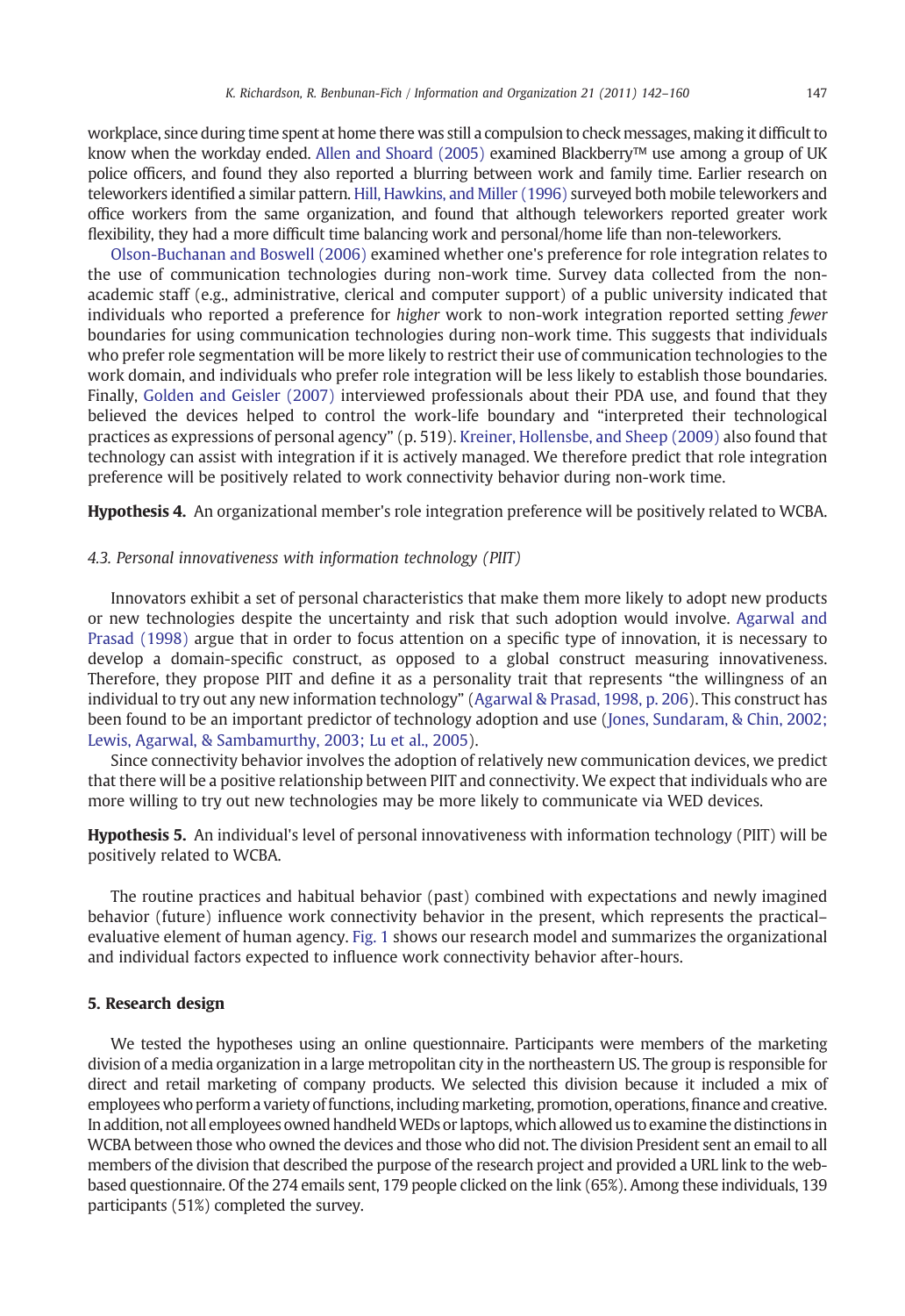

### <span id="page-6-0"></span>**Organizational Factors**

Fig. 1. Research model.

To encourage participation, we invited individuals who completed the survey to partake in a raffle to win a \$100 Amazon.com gift certificate. To ensure anonymity, respondents who participated in the raffle were directed to a separate website after completing the survey to enter their email address. Thus, email addresses collected for the raffle were not linked to survey responses.

#### 5.1. Measures

We assessed the independent and dependent variables using self-reported measures. With the exception of two variables (organizational distribution and WCBA), we measured the constructs by using or adapting scales from prior research studies. Unless otherwise noted, we rated responses on a 7-point, Likert-type scale from 1 (strong disagreement) to 7 (strong agreement).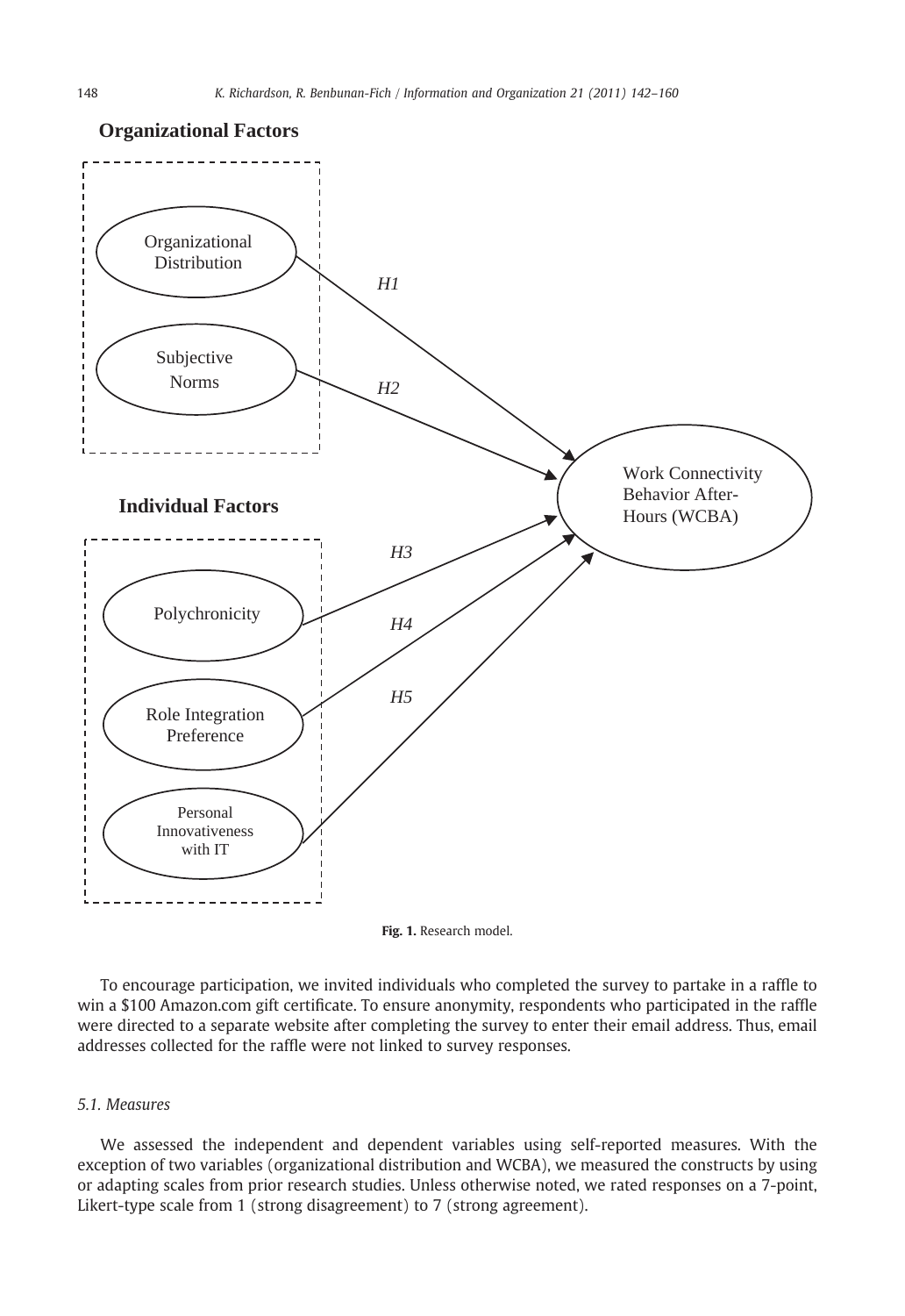To measure organization distribution, we asked participants if they owned a handheld wireless email device or laptop. If yes, we asked whether they purchased if for themselves or whether it was provided or paid for by their employer. Since we predicted that the distribution of these devices to organization members (i.e., "Provided or paid for by employer") would be positively related to WCBA, we dummy coded these responses as 1, and dummy coded the "Do not own" and "Purchased for self" responses as 0.

Subjective norms about connectivity were measured using an adaptation of [Venkatesh and Davis's](#page-18-0) [\(2000\)](#page-18-0) scale. We modified the questions to reflect norms around being "connected" and reachable via technology, as opposed to norms for using a generic IT system. For polychronicity, we used the 6-item version of the Inventory of Polychronic Values (IPV) created by [Conte and Jacobs \(2003\)](#page-17-0) and used in [Conte](#page-17-0) [and Gintoft \(2005\)](#page-17-0). Conte and Jacobs created the 6-item version as a shorter alternative to the 10-item IPV ([Bluedorn et al., 1999](#page-16-0)). We modified three of the items to change the frame of reference from others to self. Work role segmentation–integration preference was measured using a 5-item scale adapted from a workto-family permeability scale developed by [Clark \(2002\).](#page-17-0) Personal innovativeness with information technology (PIIT) was measured using [Agarwal and Prasad's \(1998\)](#page-16-0) scale. Evidence for reliability and construct validity is found in [Agarwal and Prasad \(1998\) and Lewis et al. \(2003\)](#page-16-0).

We developed a new measure for work connectivity behavior after-hours (WCBA). We defined this behavior as an organizational member's use of technology devices to engage with work or work-related colleagues during non-work time. The WCBA measure, therefore, must reflect an individual's use of these devices (e.g., handheld wireless enabled devices, mobile phones, pagers, and laptop computers with wireless Internet access, etc.). [Burton-Jones and Straub \(2006\)](#page-17-0) recommend using diverse conceptualizations of technology usage in the same study. In particular, they suggest collecting "rich" measures that incorporate information about the nature of the activity (e.g., breadth of use, context of use). In order to capture a rich measure, we collected self-reported measures of frequency in context (e.g., how often do you use the devices during particular non-work activities or events). Other studies have used self-reported measures to assess technology usage behavior ([Davis, 1989; Turner et al., 2006; Venkatesh & Davis, 2000](#page-17-0)), and prior research has suggested that self-report usage measures correlate well with actual usage [\(Deane, Podd, & Henderson, 1998\)](#page-17-0).

To create a measure for WCBA, we followed [Boswell and Olson-Buchanan \(2007\)](#page-17-0), which measured the use of communication technologies after hours by asking respondents to report the frequency (on a Likerttype scale) with which they used an array of communication technologies to perform their job during nonwork hours. They assessed the use of five different technologies: cell phones, email, voice mail, PDA's and pagers. In their study, responses to the individual technologies were averaged to create an overall index of reported communication technology use after-hours. Given this early work, a goal of the current study was to improve upon the reliability of Boswell and Olson-Buchanan's measure by (1) asking about the use of a specific technological device (e.g., wireless enabled device) as opposed to asking about the communication medium (e.g., email), and (2) asking how frequently each device is used during a specific non-work activity or event (e.g., shopping, traveling, dinner with friends, etc.). Consistent with Boswell and Olson-Buchanan, we averaged the responses to the individual technologies to create an overall index of WCBA.

### 5.1.1. Control variables

We collected the following demographic variables to be used as control variables: age, gender, marital status and job level. We controlled for age and gender because prior research has shown that technology use and acceptance may be affected by age and gender ([Harrison & Rainer, 1992; Venkatesh & Morris,](#page-17-0) [2000\)](#page-17-0). In addition, we controlled for marital status, since an individual's family structure and demands may influence technology use after hours ([Boswell & Olson-Buchanan, 2007; Standen, Daniels, & Lamond,](#page-17-0) [1999\)](#page-17-0). We also controlled for job level, which may influence technology use.

#### 6. Results

[Table 1](#page-8-0) reports the descriptive information for the sample. We obtained demographic information (e.g., age, gender, job level) on the entire division and found it was not significantly different from the sample that responded. Some salient demographic characteristics of the sample indicate that 69% of the sample is female, 40% of respondents are married, almost a quarter has children and the average commute to work is 46 min one way. About a quarter of the sample received handheld WED from the employer organization and almost 20% received laptops.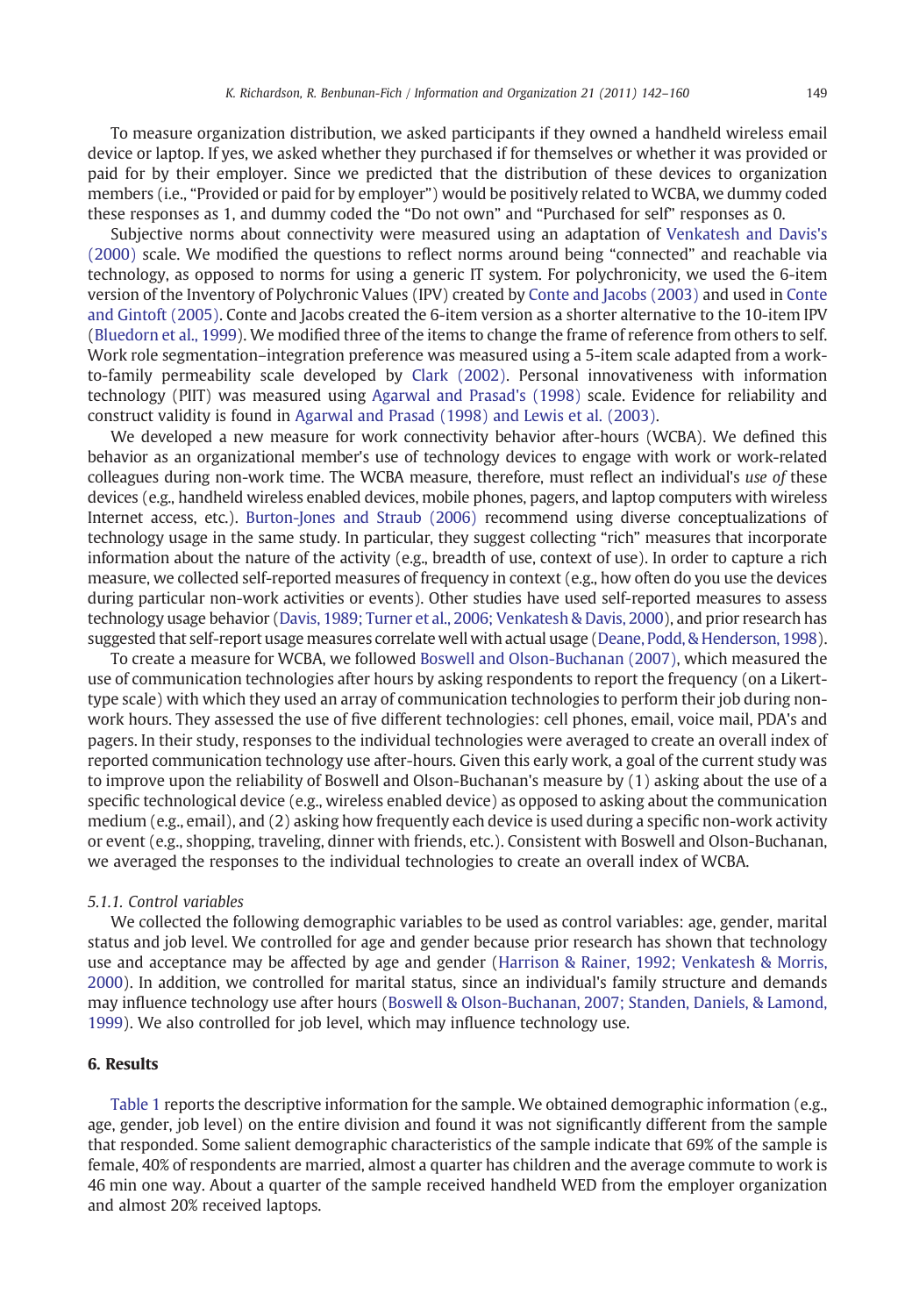| $\frac{1}{2}$                |      |
|------------------------------|------|
| N                            | 139  |
| Average age                  | 34.4 |
| % Female                     | 69%  |
| % Married                    | 40%  |
| % With children              | 23%  |
| Average commute (in minutes) | 46   |
| Job level                    |      |
| Administrative assistant     | 2%   |
| Asst/assoc manager           | 23%  |
| Manager                      | 41%  |
| Asst/assoc director          | 4%   |
| Director                     | 18%  |
| Vice president               | 7%   |
| Other                        | 5%   |

<span id="page-8-0"></span>

| Table 1 |               |  |
|---------|---------------|--|
|         | Demographics. |  |

#### 6.1. Statistical analysis

We entered all survey responses into SPSS 17.0 for Windows. We calculated general descriptive statistics and correlations among the constructs, as well as Cronbach's alpha reliability coefficients for each of the scales. Table 2 reports the results of these analyses.

We conducted the Harman one-factor test ([Podsakoff, MacKenzie, Lee, & Podsakoff, 2003](#page-18-0)) to assess the threat of common methods bias. We entered all the questionnaire items (excluding organization distribution and WCBA variables) into an exploratory factor analysis (EFA). The data would have a common methods bias problem if a single factor emerged from the analysis, or if one general factor accounted for the majority of the covariance among the measures. A single factor did not emerge in our analyses, and the first factor accounted for 25% of the total variance. Results from this test suggested that common method effects are not a likely contaminant of the results observed in this investigation. All the items together accounted for 66% of the total variance. In addition, all of the items loaded significantly on their assigned latent constructs, and Cronbach's alpha value for each scale was above the recommended 0.70 value ([Nunnally,](#page-18-0) [1967](#page-18-0)). Results are reported in [Table 3.](#page-9-0)

#### 6.1.1. Test of hypotheses

We used hierarchical multiple regression to examine the relationship between WCBA and the independent variables, controlling for gender, marital status, age and job level. Results, shown in [Table 4,](#page-10-0) revealed that for the organizational antecedents, the distribution of wireless technology (i.e., handhelds and laptops) to employees by their organization was positively related to WCBA ( $b = 0.54$ ,  $p < 0.001$ ),

|                      | Mean | <b>SD</b> |         | 2       | 3       | 4       | 5    | 6    | 7    | 8    | 9    | 10   |
|----------------------|------|-----------|---------|---------|---------|---------|------|------|------|------|------|------|
| 1. Age               | 34.3 | 9.0       |         |         |         |         |      |      |      |      |      |      |
| 2. Gender            | 1.30 | 0.46      | 0.11    |         |         |         |      |      |      |      |      |      |
| 3. Marital status    | 1.39 | 0.49      | 0.44    | 0.11    |         |         |      |      |      |      |      |      |
| 4. Job level         | 3.71 | 1.68      | 0.45    | 0.17    | 0.30    |         |      |      |      |      |      |      |
| 5. Tech distribution | 0.44 | 0.69      | 0.08    | 0.20    | 0.14    | 0.47    |      |      |      |      |      |      |
| 6. Norm              | 4.50 | 1.14      | $-0.08$ | $-0.07$ | 0.01    | 0.06    | 0.22 | 0.78 |      |      |      |      |
| 7. PIIT              | 4.58 | 1.22      | $-0.37$ | 0.06    | $-0.14$ | $-0.24$ | 0.17 | 0.07 | 0.87 |      |      |      |
| 8. Polychronicity    | 4.62 | 1.06      | 0.09    | $-0.07$ | 0.05    | 0.07    | 0.17 | 0.16 | 0.12 | 0.88 |      |      |
| 9. Role integration  | 4.42 | 1.18      | 0.11    | 0.10    | 0.07    | 0.12    | 0.04 | 0.27 | 0.03 | 0.25 | 0.85 |      |
| 10. WCBA             | 9.85 | 12.7      | 0.10    | 0.20    | 0.07    | 0.28    | 0.62 | 0.28 | 0.23 | 0.28 | 0.24 | 0.91 |

#### Table 2 Descriptive statistics and correlations<sup>a</sup> ( $n = 139$ ).

Alpha internal consistency reliability coefficients for scales appear on the main diagonal in **bold**.

<sup>a</sup> Correlations greater than 0.16 are significant at the  $p<0.05$ .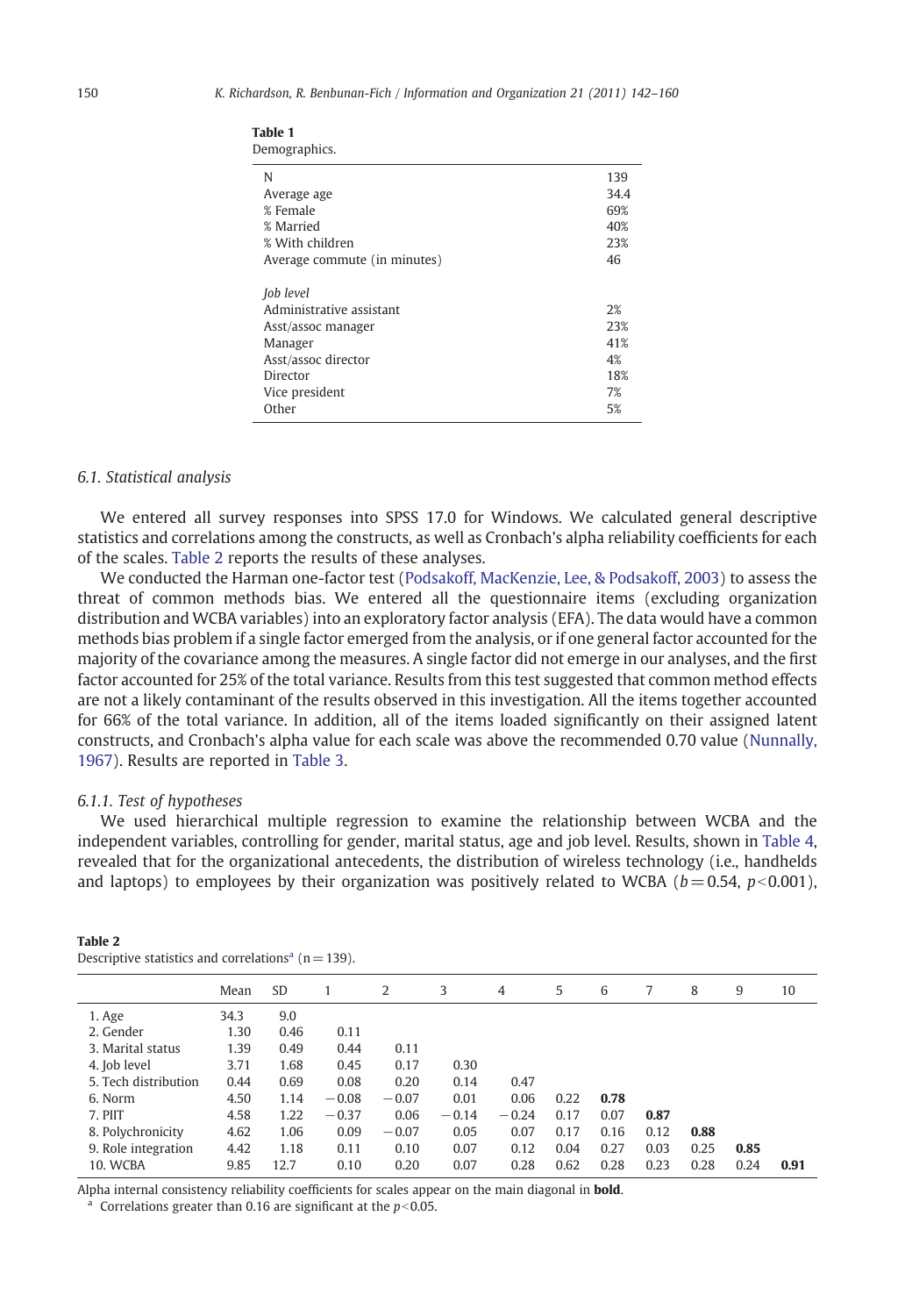#### <span id="page-9-0"></span>Table 3

Questionnaire items and exploratory factor analysis results<sup>a</sup>.

|                                                                                                                         | $\mathbf{1}$ | $\overline{2}$          | 3               | 4        |
|-------------------------------------------------------------------------------------------------------------------------|--------------|-------------------------|-----------------|----------|
| (1) Subjective norm                                                                                                     |              |                         |                 |          |
| Most employees at my organization continue to check email and voicemail<br>even when they are not at work.              |              | $0.090 - 0.084 - 0.077$ |                 | 0.715    |
| It's normal to be reachable throughout the day and evening at my organization.                                          | 0.004        | 0.209                   | 0.077           | 0.791    |
| Most people who are important to me think that I should be reachable throughout<br>the day and evening.                 | 0.068        | 0.140                   | 0.081           | 0.821    |
| The people at my organization whose opinions I value check their email and voicemail<br>even when they are not at work. | 0.095        | 0.086                   | 0.008           | 0.705    |
| (2) Polychronicity                                                                                                      |              |                         |                 |          |
| I like to juggle several activities at the same time.                                                                   | 0.848        | 0.085                   | 0.134           | 0.195    |
| I prefer to do one thing at a time. $(R)$                                                                               | 0.862        | 0.068                   | 0.007           | 0.027    |
| I enjoy trying to do many things at once.                                                                               | 0.827        | 0.094                   | 0.088           | 0.067    |
| When I work by myself, I usually work on one task at a time. $(R)$                                                      | 0.650        | 0.156                   | $-0.134$        | 0.042    |
| I am happiest when I complete one task before beginning another. (R)                                                    | 0.753        | 0.192                   | 0.033           | $-0.054$ |
| I believe I do my best work when I have many tasks to do.                                                               | 0.726        | $-0.049$                | 0.150           | 0.094    |
| (3) Role integration preference                                                                                         |              |                         |                 |          |
| I don't mind receiving work-related calls while I am at home.                                                           | 0.063        |                         | $0.826 - 0.049$ | 0.044    |
| I don't like having work-related items at my home. (R)                                                                  | 0.300        | 0.747                   | $-0.025$        | 0.052    |
| I am willing to hear from people related to my work while I am at home.                                                 | $-0.053$     | 0.831                   | 0.015           | 0.166    |
| I don't like being stopped in the middle of my home activities to address a work<br>concern. $(R)$                      | 0.213        | 0.744                   | $-0.004$        | $-0.100$ |
| I am willing to take care of work-related business while I am at home.                                                  | 0.038        | 0.715                   | 0.129           | 0.312    |
| $(4)$ PIIT                                                                                                              |              |                         |                 |          |
| If I heard about a new information technology, I would look for ways to experiment<br>with it.                          |              | $0.109 - 0.001$         | 0.851           | 0.067    |
| In general, I am hesitant to try out new information technologies. $(R)$                                                | $-0.060$     | $-0.032$                | 0.792           | $-0.032$ |
| Among my peers, I am usually the first to try out new information technologies.                                         | 0.123        | 0.010                   | 0.896           | 0.000    |
| I like to experiment with new information technologies.                                                                 | 0.049        | 0.063                   | 0.833           | 0.051    |

<sup>a</sup> Principal component analysis, varimax rotation, and total variance explained 66%.

which supported [Hypothesis 1](#page-3-0). In addition, subjective norms about work connectivity during non-work time was positively related to WCBA ( $b = 0.16$ ,  $p < 0.05$ ), which supported [Hypothesis 2.](#page-3-0)

[Hypotheses 3](#page-4-0)–5 examined the relationship between individual difference variables and WCBA. Results revealed that polychronicity was positively related to WCBA ( $b = 0.17$ ,  $p < 0.05$ ) and provided support for [Hypothesis 3](#page-4-0). The relationship between role integration preference and WCBA approached significance but did not meet the threshold ( $b = 0.12$ ,  $p < 0.10$ ). Thus, [Hypothesis 4](#page-5-0) was not supported. No support was found for [Hypothesis 5](#page-5-0) either because PIIT was not related to WCBA ( $b = 0.05$ , NS). The independent variables accounted for 50% of variance in WCBA.

#### 6.1.2. Additional analyses

Both handheld devices and wireless enabled laptops allow for continuous connectivity; however, the functionality of these devices is essentially different. Laptops enable employees to conduct a wider range of work-related activities, including handling email and working on documents, and engage in computer-based multitasking ([Benbunan-Fich & Truman, 2009](#page-16-0)). In contrast, handheld devices are mainly suitable for communication-related activities and mono-tasking. Because the WCBA construct in the first model reflects both handheld and laptop usage, we unbundled this dependent variable into two dimensions – handheld WCBA and laptop WCBA – and ran two additional regression models, one for handheld and another one for laptops. The results of these models are shown in [Tables 5 and 6,](#page-10-0) respectively.

We examined the standardized regression coefficients within the two models and found the independent variables differentially related to handheld WCBA and laptop WCBA. In particular, for the organizational variables, the distribution of handheld devices was significantly related to WCBA ( $b = 0.77$ ,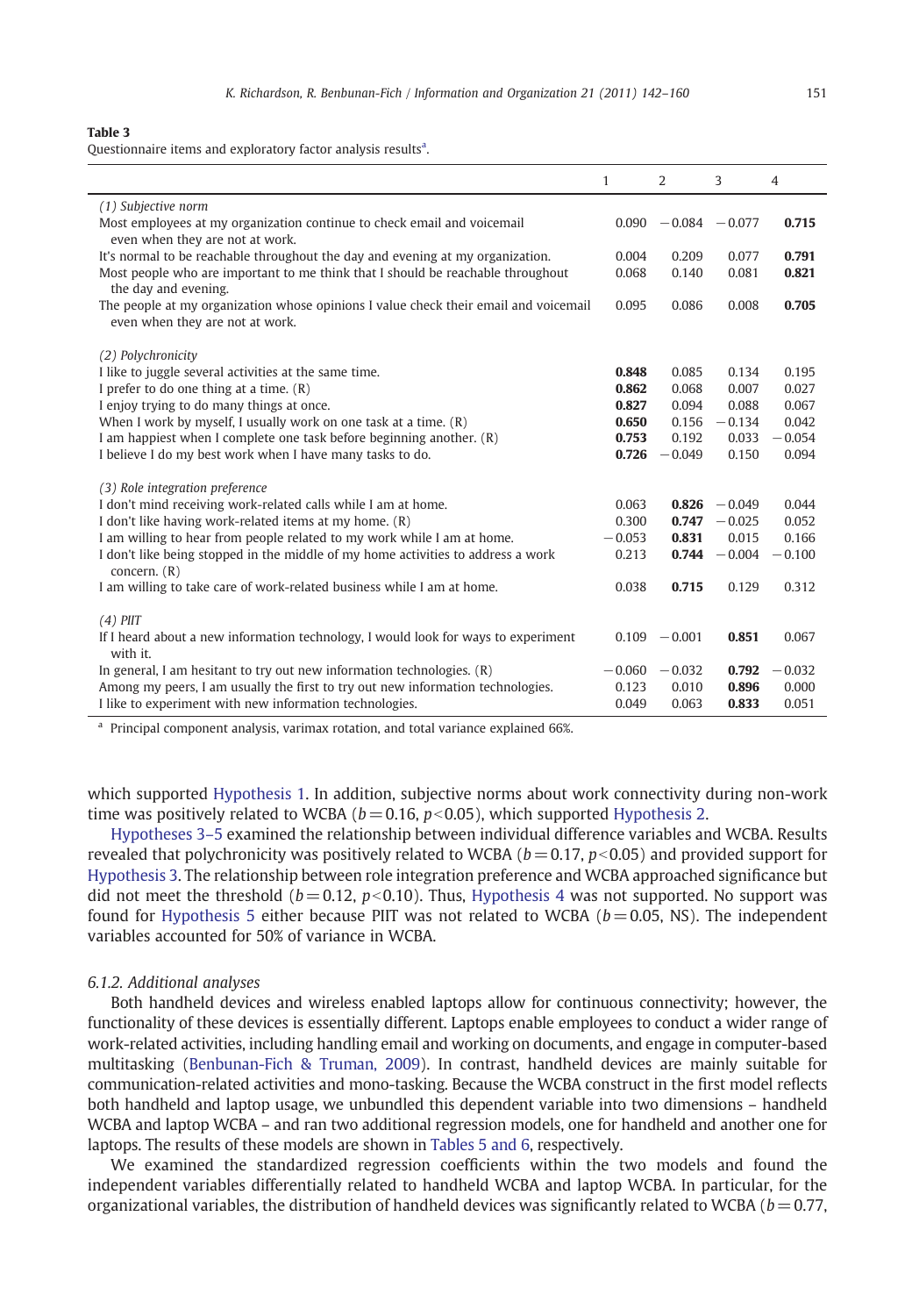<span id="page-10-0"></span>

|--|--|

| Regression results for WCBA: handhelds and laptops. |  |  |  |  |
|-----------------------------------------------------|--|--|--|--|
|-----------------------------------------------------|--|--|--|--|

| Indep. variables  | Dependent variable: WCBA |            |            |                  |  |
|-------------------|--------------------------|------------|------------|------------------|--|
|                   | Step 1                   | Step 2     | Step 3     | Step 4           |  |
|                   | ß                        | ß          | ß          | ß                |  |
| Gender            | $0.19*$                  | 0.09       | 0.11       | 0.11             |  |
| Marital status    | $-0.03$                  | $-0.04$    | $-0.05$    | $-0.06$          |  |
| Age               | $-0.06$                  | 0.06       | 0.09       | 0.07             |  |
| Job level         | $0.28***$                | $-0.05$    | $-0.06$    | $-0.04$          |  |
| Org. distribution |                          | $0.63***$  | $0.59***$  | $0.54***$        |  |
| Subjective norms  |                          |            | $0.22***$  | $0.16*$          |  |
| Polychronicity    |                          |            |            | $0.17*$          |  |
| Role integration  |                          |            |            | $0.12^{\degree}$ |  |
| PIIT              |                          |            |            | 0.05             |  |
| R <sup>2</sup>    | 0.12                     | 0.40       | 0.45       | 0.50             |  |
| Total F           | $3.83***$                | $15.55***$ | $15.58***$ | $12.35***$       |  |
| $\triangle R^2$   |                          | 0.29       | 0.05       | 0.05             |  |
| $\Delta F$        |                          | $55.36***$ | $9.82***$  | $3.69*$          |  |
| df                | 117                      | 116        | 115        | 112              |  |

 $p < 0.10$ .

 $p<0.001$ , in Table 5), whereas the distribution of laptops approached significance ( $b= 0.16$ ,  $p<0.10$ , in [Table 6](#page-11-0)). In contrast, norms about work connectivity during non-work time were significantly related to WCBA in the laptop model  $(b= 0.25, p< 0.01,$  in [Table 6\)](#page-11-0) but unrelated to handheld WCBA. For the individual variables, the results show that polychronicity was significantly related to laptop WCBA  $(b= 0.37, p< 0.001$ , in [Table 6\)](#page-11-0) but unrelated to handheld WCBA. In contrast, role integration preference was significantly related to handheld WCBA ( $b = 0.14$ ,  $p < 0.05$ , in Table 5) but unrelated to laptop WCBA. Consistent with the original analysis, the results suggested that PIIT was not related to either handheld or laptop WCBA.

#### Table 5

Regression results for WCBA: handhelds only.

| Indep. Variables                         | Dependent variable: WCBA for handhelds |             |             |             |  |
|------------------------------------------|----------------------------------------|-------------|-------------|-------------|--|
|                                          | Step 1<br>ß                            | Step 2<br>ß | Step 3<br>ß | Step 4<br>ß |  |
| Gender                                   | $0.25***$                              | 0.12        | 0.13        | 0.12        |  |
| Marital status                           | $-0.02$                                | $-0.02$     | $-0.03$     | $-0.04$     |  |
| Age                                      | $-0.04$                                | 0.07        | 0.08        | 0.07        |  |
| Job level                                | $0.33***$                              | $-0.11$     | $-0.11$     | $-0.10$     |  |
| OD handhelds                             |                                        | $0.81***$   | $0.78***$   | $0.77***$   |  |
| Subjective norms                         |                                        |             | 0.09        | 0.04        |  |
| Polychronicity                           |                                        |             |             | 0.03        |  |
| Role integration                         |                                        |             |             | $0.14*$     |  |
| PIIT                                     |                                        |             |             | 0.03        |  |
| $R^2$                                    | 0.19                                   | 0.64        | 0.64        | 0.66        |  |
| Total F                                  | $6.71***$                              | $40.32***$  | $34.50***$  | $24.59***$  |  |
| $\triangle R^2$                          |                                        | 0.45        | 0.01        | 0.02        |  |
| $\Delta F$                               |                                        | $142.3***$  | 2.61        | 2.35        |  |
| Df                                       | 117                                    | 116         | 115         | 112         |  |
| $\ast$<br>$p < 0.05$ .<br>**<br>n < 0.01 |                                        |             |             |             |  |

 $^{**}$  p<0.01.

\*\*\*  $p < 0.001$ .

<sup>\*</sup>  $p<0.05$ .

 $^{**}$  p<0.01.

<sup>\*\*\*</sup>  $p < 0.001$ .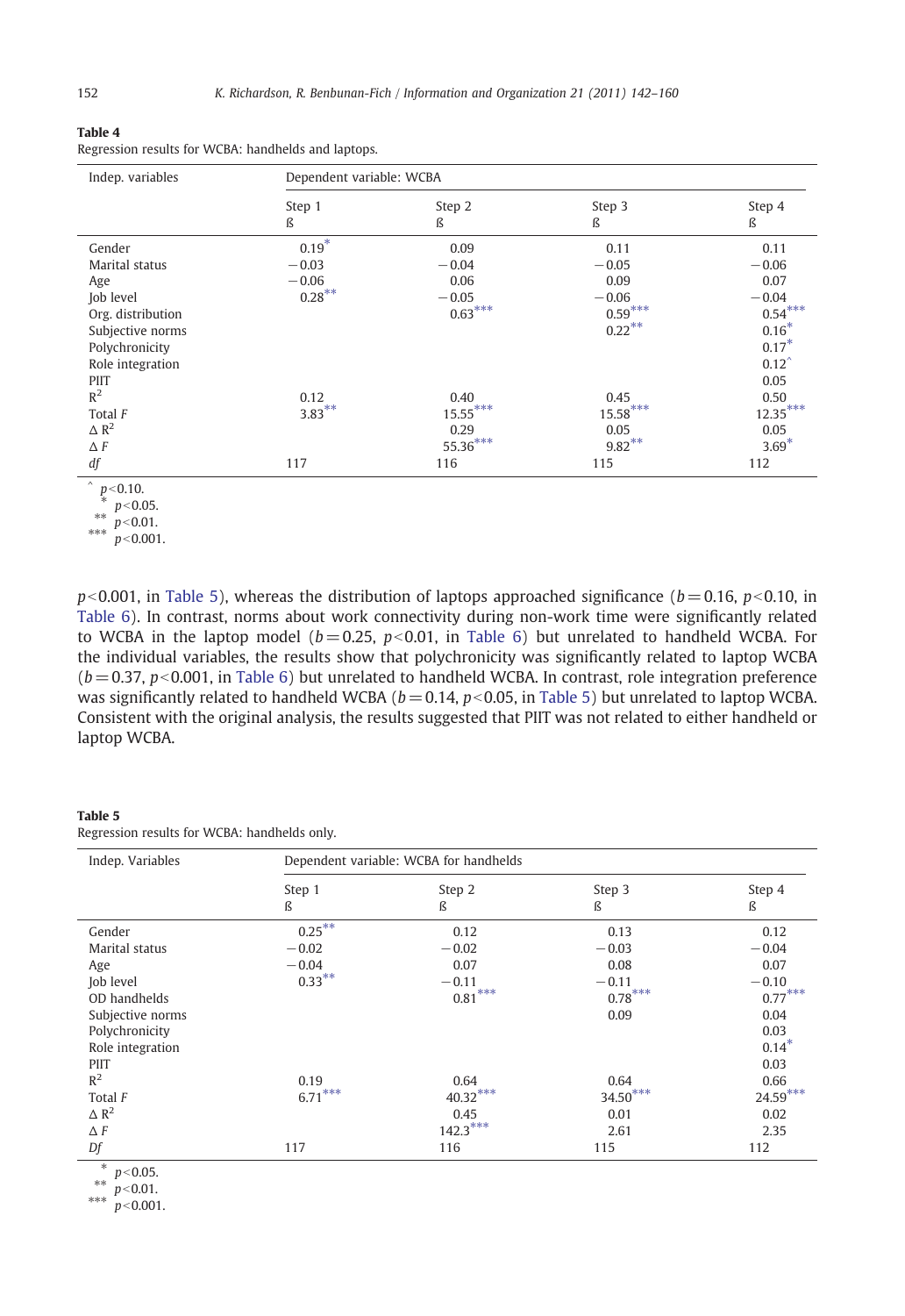<span id="page-11-0"></span>

| Table 6                                    |  |
|--------------------------------------------|--|
| Regression results for WCBA: laptops only. |  |

| Indep. variables | Dependent variable: WCBA for laptops |             |             |             |  |
|------------------|--------------------------------------|-------------|-------------|-------------|--|
|                  | Step 1<br>ß                          | Step 2<br>ß | Step 3<br>ß | Step 4<br>ß |  |
| Gender           | $-0.04$                              | $-0.06$     | $-0.04$     | $-0.02$     |  |
| Marital status   | $-0.03$                              | $-0.04$     | $-0.05$     | $-0.06$     |  |
| Age              | $-0.09$                              | $-0.05$     | $-0.01$     | $-0.06$     |  |
| Job level        | 0.03                                 | $-0.04$     | $-0.08$     | $-0.08$     |  |
| OD laptops       |                                      | $0.20*$     | $0.19*$     | $0.16^$     |  |
| Subjective norms |                                      |             | $0.31***$   | $0.25***$   |  |
| Polychronicity   |                                      |             |             | $0.37***$   |  |
| Role integration |                                      |             |             | 0.06        |  |
| PIIT             |                                      |             |             | 0.00        |  |
| $R^2$            | 0.01                                 | 0.05        | 0.14        | 0.28        |  |
| Total F          | 0.35                                 | 1.20        | $3.23***$   | $4.93***$   |  |
| $\triangle R^2$  |                                      | 0.04        | 0.09        | 0.14        |  |
| $\Delta F$       |                                      | $4.55*$     | $12.73***$  | $7.28***$   |  |
| Df               | 117                                  | 116         | 115         | 112         |  |

 $p$  < 0.10.

\*  $p<0.05$ .

\*\*  $p<$  0.01.

\*\*\*  $p < 0.001$ .

#### 7. Discussion

In the present study, we developed and tested a model of work connectivity behavior after-hours, defined as an organization member's use of portable wireless enabled devices to engage with work or work-related colleagues during non-work time. Based on human agency theory, we predicted there would be differences in connectivity behavior among employees of the same organization due to the influence of organizational and individual antecedents. Organizational factors include the practices and perceptions that signal the expectation to engage in work connectivity behavior after-hours, while individual factors capture the personal characteristics that influence this type of behavior. We tested the model within a single organization sample ( $N = 139$ ) in order to investigate the organizational and individual antecedents of this type of behavior.

#### 7.1. Organizational antecedents

In terms of organizational factors, our results indicate that the distribution of certain types of technology devices by an employer was a key driver of work connectivity behavior after-hours. Specifically, the distribution of handheld WEDs was more strongly related to WCBA than the distribution of laptops. One explanation for this finding may be that, among this group of respondents, organization members were more likely to receive a handheld WED than a laptop. Results revealed that 25% of employees received a handheld WED from the organization, whereas only 19% received a laptop. Another explanation may be that handheld WEDs convey stronger expectations for work-related communication than laptops. Handheld WEDs enable organization members to rapidly review and respond to email communication in a mobile environment. This suggests that monitoring work email is a primary activity that drives connectivity behavior. Although laptops can be used to review and respond to email, they are more likely to be used to log-on to network services, access work documents and update files. They are less mobile than handheld WEDs.

We performed an additional analysis to determine whether individuals who purchased handheld WEDs themselves engaged in work connectivity behavior after-hours to the same extent as those who received the devices from the organization. In other words, does owning a handheld WED relate to WCBA if it was not distributed by the organization? Results revealed that the relationship between handheld WED ownership and WCBA was stronger for individuals who received the device from the organization  $(b= 0.77, p< 0.01)$  than for individuals who purchased one on their own ( $b= 0.08$ , NS). This suggests that WCBA is not significantly influenced by ownership alone, but rather by the distribution of these devices by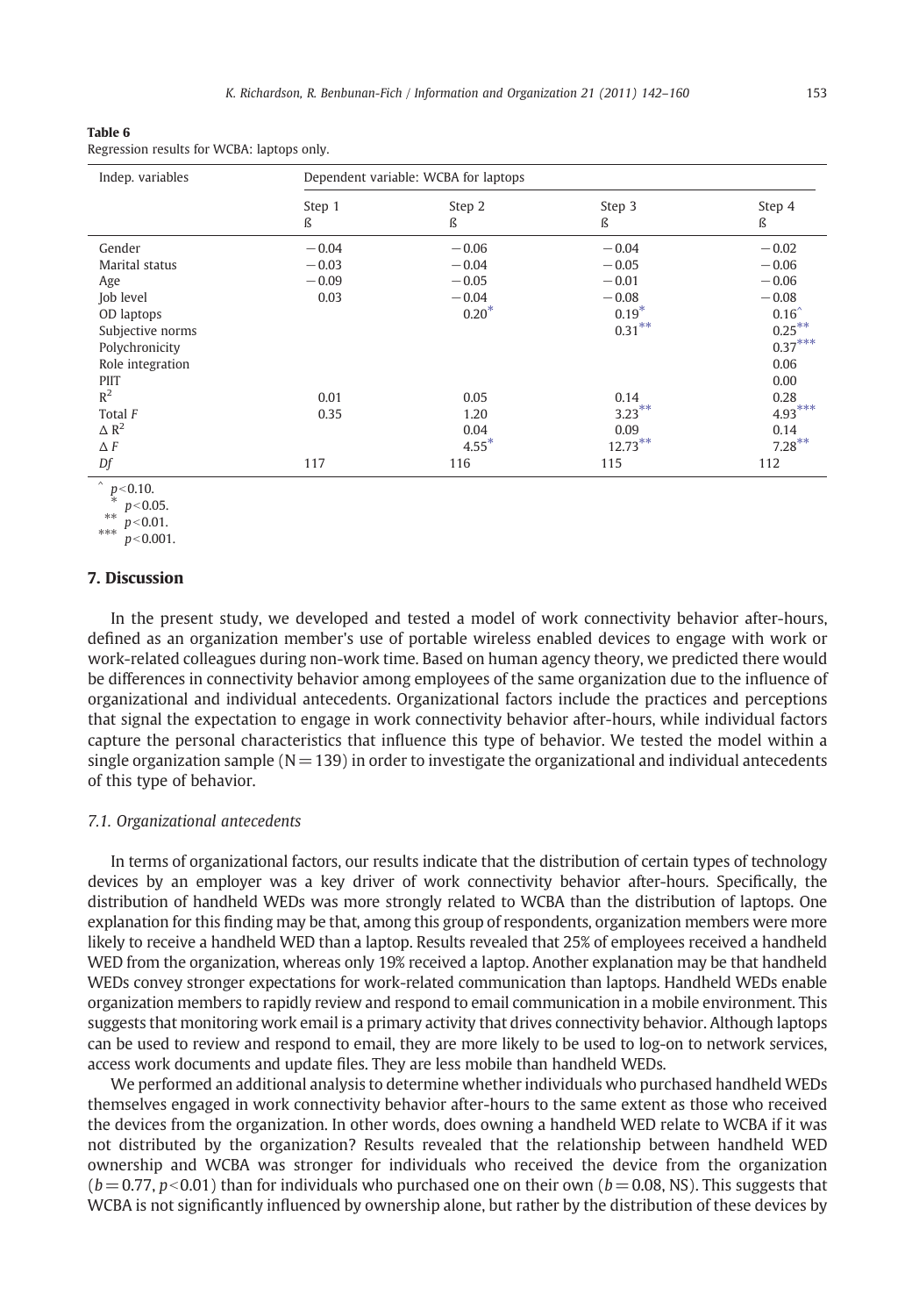the employer. It appears that organizational distribution acts as an explicit signal conveying the obligation to exhibit connectivity behavior.

The need to exhibit after-hours work connectivity behavior may be influenced by subjective norms about connectivity. In fact, the results indicate that subjective norms about connectivity were significantly related to work connectivity behavior after-hours ( $b = 0.16$ ,  $p < 0.05$  in [Table 4\)](#page-10-0). When we examined handheld WCBA and laptop WCBA separately, however, we found that subjective norms were significantly related to laptop WCBA ( $b = 0.25$ ,  $p < 0.01$ , in [Table 6](#page-11-0)) but unrelated to handheld WCBA. As discussed earlier, laptops enable employees to conduct a wider range of work-related activities, including handling email and working on documents. This suggests that perhaps when one is given a laptop, expectations develop that the employee should bring work home and connect to the office. While device distribution acts as an explicit signal, subjective norms indicate the need for compliance.

#### 7.2. Individual antecedents

In addition to organizational distribution and subjective norms about connectivity, we examined several individual difference variables that could explain work connectivity behavior after-hours. These were polychronicity, role integration preference, and PIIT. Results from the analyses show that polychronicity ( $b = 0.17$ ,  $p < 0.05$ , in [Table 4\)](#page-10-0) was related to WCBA, but role integration preference and PIIT were not. When we examined handheld WCBA and laptop WCBA separately, however, we found several differential relationships worthy of note.

First, polychronicity was more strongly related to laptop WCBA ( $b = 0.37$ ,  $p < 0.001$ , in [Table 6\)](#page-11-0) than to handheld WCBA ( $b = 0.03$ , NS, in [Table 5\)](#page-10-0), whereas role integration preference was more strongly related to handheld WCBA ( $b = 0.14$ ,  $p < 0.05$ , in [Table 5](#page-10-0)) than to laptop WCBA ( $b = 0.06$ , NS, in [Table 6](#page-11-0)). This speaks to the nature of mobile work being conducted with laptops. Laptops may be the ideal tools for polychronics because they enable multitasking within computer-based activities ([Benbunan-Fich &](#page-16-0) [Truman, 2009](#page-16-0)). Whereas handheld WEDs are used primarily for email and voice communication, laptop users may work with multiple applications at one time (e.g., Internet browsing, reviewing and revising documents, responding to email and instant messages). While engaged in these applications, laptop users may be focused on their work and be less open to cross-role interruptions.

In contrast, handhelds are an ideal tool for those individuals who prefer integration or permeability between their work and home lives. [Ashforth et al. \(2000\)](#page-16-0) defined permeability as the degree to which a role allows one to be physically located in the role's domain, but psychologically and/or behaviorally involved in another role. Individuals who prefer highly integrated roles will allow for cross-role interruptions in the form of emails and phone calls, which handhelds allow. This finding builds upon earlier work by [Olson-Buchanan and Boswell \(2006\).](#page-18-0) They found that individuals who reported a preference for higher work to non-work integration reported setting fewer boundaries for using communication technologies during non-work time, but they did not measure actual technology use. Our study included an assessment of reported technology use and the findings are consistent.

In order to learn more about the nature of the activities that respondents were concurrently performing, we further examined the data related to the WCBA measure. We had asked respondents to report the frequency (never, rarely, sometimes, very often and always) with which they engaged in connectivity behavior during a particular event (e.g., exercising, meal at a restaurant, party, etc.). We summed the "sometimes," "very often," and "always" responses together for each event to rank them. Results revealed that for laptops, people most frequently used them while traveling (40%), on vacation in the United States (36%), on vacation abroad (14%), during a meal at home (15%), and commuting (4%). For handheld WEDs, individuals most frequently used them while traveling (29%), commuting (26%), on vacation in the United States (25%), shopping (20%), during a professional sporting event (14%), during a family member's/friend's sporting event (9%), during a family/friend party (9%), on vacation abroad (9%), during a meal at a restaurant (8%), and during a meal at home (7%).

These results reveal an interesting finding. Organization members exhibit work connectivity behavior after-hours more frequently during generic "downtime" (e.g., traveling, commuting, shopping) as opposed to during specific events (e.g., a child's soccer game, dinner with friends, a date). This suggests that respondents made the most of downtime by monitoring emails on the commute home, or while waiting at the airport, as opposed to checking emails during a child's event. Engaging in work connectivity behavior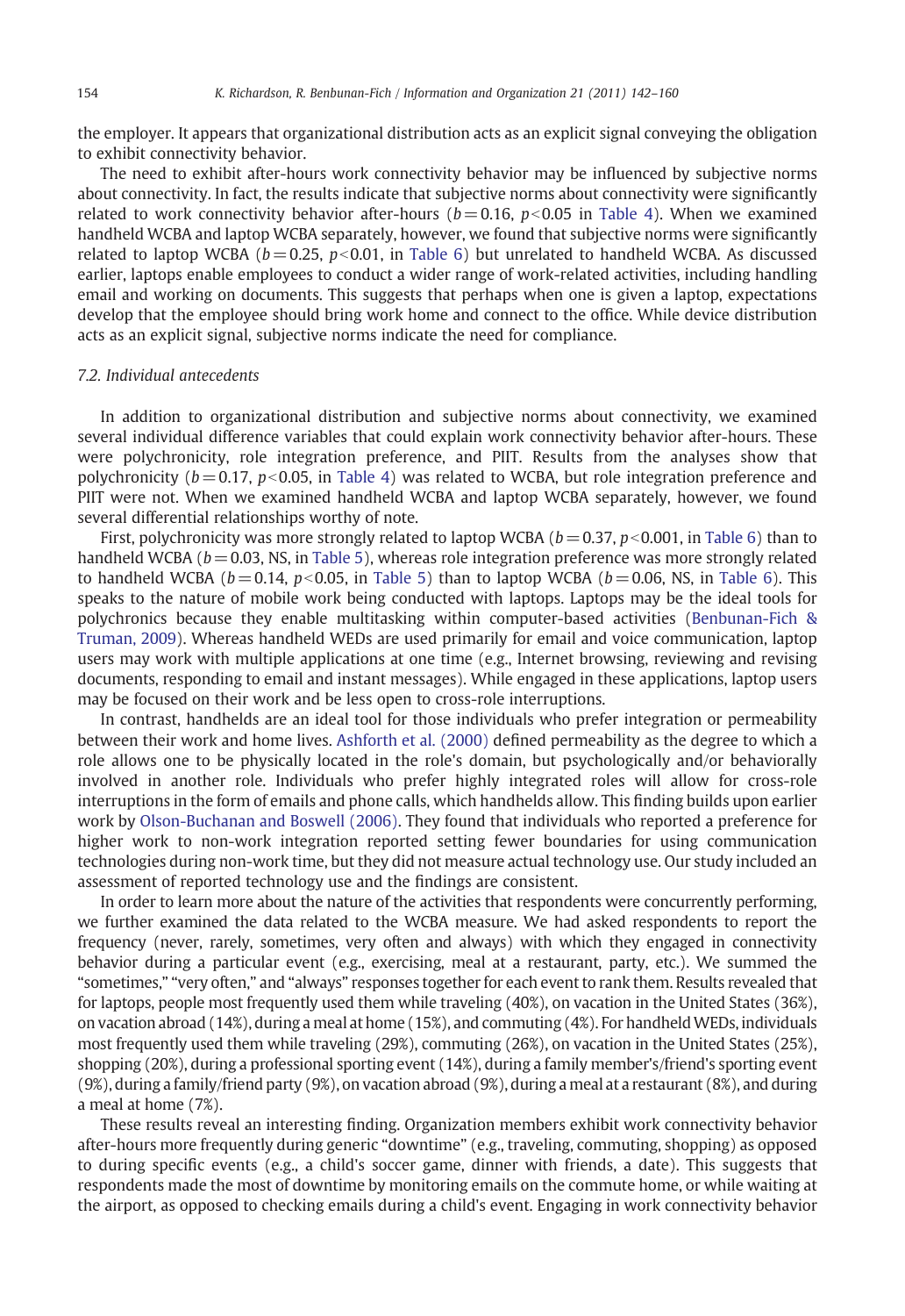during downtime activities may actually enable organizational members to disconnect from work during important non-work events (e.g., at a parent–teacher conference). The primary downtime activities for work connectivity behavior after-hours are traveling and commuting. This observation raises the question of whether the commute home should be considered work or non-work time. Although in the current study, we treated it as non-work time, it is possible that organization members who engage in WCBA while commuting view it as another extension of the workday. Do workplace boundaries and associated roles end when an employee leaves the office for the day, or when s/he arrives home? It should further be noted that we did not specifically ask respondents how they commuted but given the location of the study (large metropolitan city) it is likely they traveled to work via train or bus. Traveling by public transportation obviously affords extended work behavior more so than commuting by car. Those employees who commute by car, however, may find other ways to multi-task that differ from train or bus commuters (e.g., making phone calls).

With respect to personal innovativeness with information technology (PIIT), which represents the willingness of an individual to try out new Information Technologies, we further examined handheld and laptop WCBA separately, and found that PIIT was not related to either handheld or laptop WCBA. This finding suggests that perhaps the novelty effect of having a handheld or laptop device has worn off among today's office workers. In other words, work connectivity behavior after-hours is less about the uniqueness of the technology and more about the actual functionality of the tools.

Initially, we tested our model by bundling handheld and laptop WEDs into a single technology category because they were both portable and allowed workplace connectivity. These two types of technology devices differ in their degree of portability and internal functionality. When we ran the model separately for each device category, important differences emerged. Depending upon the type of device used for connectivity, some antecedents appear to be more important than others. Future research should investigate the extent to which specific technology capabilities influence work connectivity behavior during non-work time. Alternatively, more detailed specifications of the WCBA construct could also provide fruitful avenues for future research.

#### 7.3. Limitations

These findings should be interpreted in light of the limitations of the current study. First, the cross-sectional design limits the ability to find direct causal relationships. Although we conceptualize the organizational and individual variables of our research model as antecedents of work connectivity behavior after-hours, it is conceivable that the opposite may be true. For example, does the distribution of technological devices lead to WCBA or do employees whose jobs require them to be in constant contact request these technology devices from their organization? In this organization, job level was related to organizational distribution ( $r=0.47$ ), suggesting that more senior employees received the devices. Based on these results, we cannot conclude that distribution of handheld devices causes WCBA. Rather, we can only say that they are related to each other. Furthermore, since we collected the data from each sample via one questionnaire at the same time, the results may suffer from common method bias. We performed the Harman one-factor test [\(Podsakoff et al., 2003\)](#page-18-0) and the results indicate that common method effects are not a likely contaminant of the reported findings.

Second, the findings may not be generalizable to other populations, or to other settings. The respondents came from a single organization in the northeastern United States. While the results from this sample may be generalizable to similar departments within comparable media organizations from the same city, we cannot rule out that idiosyncratic factors specific to this organization have an influence on the reported findings. For example, given the location of our study, our respondents were more likely to commute via public transportation (e.g., train or bus) as opposed to driving a car. Future studies are needed to assess whether mode of commuting influences WCBA.

A third potential limitation relates to the definition and measurement of work connectivity behavior afterhours. We defined WCBA as "an organizational member's use of portable wireless enabled devices to engage with work or work-related colleagues during non-work time (e.g., mornings before work, evenings after work, weekends, or vacations)." This definition does not include instances when an organization member leaves the office during the workday to attend a child's soccer game and uses his/her Blackberry™ to monitor messages. If the boundaries between work and non-work time are becoming more fluid, then perhaps the terms "before work" and "after work" are less distinct for contemporary workers. Furthermore, our measure of WCBA may be affected by social desirability bias. We found that organization members exhibited work connectivity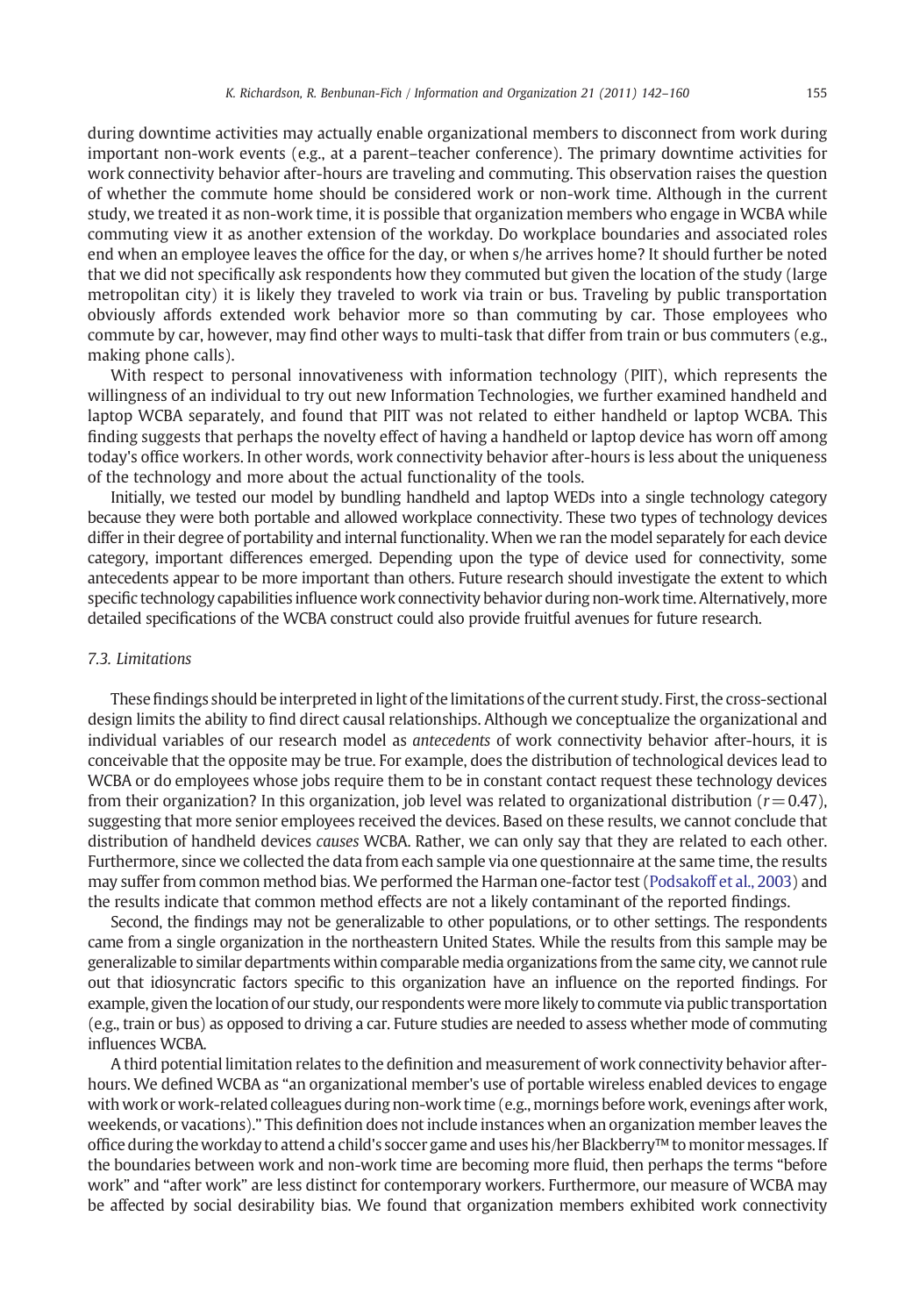behavior after-hours more frequently during generic activities versus specific events. It is possible that those who responded were more comfortable reporting their technology use during commuting or traveling, as opposed to during a child's soccer game or dinner with a spouse or friend, whichmay make them feel like a bad parent or friend.

Another limitation is the conceptualization of the technology artifact. While our theoretical development refers to a generic device that affords mobile connectivity, our measure of WCBA includes two broad types of technology (handhelds and laptops). These categories cover the range of devices in use at the time of the study. With the emergence of tablet devices such as the iPad, the distinction between these two generic categories (handhelds and laptops) is blurring. Since the technology is rapidly changing, it might be useful to examine the underlying technology capabilities in more detail, instead of "considering the device as a single entity" ([Dennis, Fuller, & Valacich, 2008\)](#page-17-0).

A final limitation is related to the use of a web-based survey to study "connectedness." In essence, individuals had to be online and engaged with technology to learn about the study and answer the questionnaire. We did not collect any data via paper and pencil methods. Given this caveat, the results may inadvertently represent a greater proportion of organization members who are "connected." Nevertheless, the main findings from our study suggest there is variation in connectivity behavior among respondents, even if this group was more "connected" than the general population.

#### 8. Implications

#### 8.1. Implications for theory

Contemporary computer users are relatively free to enact technologies in different ways ([Boudreau & Robey,](#page-17-0) [2005\)](#page-17-0). Of all the possible behaviors exhibited by modern computer users, we studied those that involve engagement with the workplace during non-work time, using human agency theory as the backdrop. In the days before mobile technologies, the boundary between work and non-work time was more distinct, separated by physical space and time and workplace communication generally took place during working hours. Results from the current study, however, suggest that this boundary is now more fluid, and the onus is on organizational members to actively manage it. This self-regulation becomes challenging as one's past practices and social experience interact with future expectations about desired behavior. When an organization distributes the technology, it conveys future expectations about connectivity. In addition, individual preferences about future behavior with regard to multitasking and the integration of work and home roles reflect the projective element. The iterational element of human agency consists of habitual behavior that develops based on subjective norms or personal preferences, since they form based on past behavior ([Chu & Robey, 2008](#page-17-0)). Together, the tensions created by these past and future elements are reconciled and manifest themselves in new patterns of behavior in the present.

The combination of mobile technologies, subjective norms about connectivity, and organizational expectations generate new dilemmas for workers, and WCBA is a pattern of behavior that reflects the resolution of these dilemmas. Our findings build upon earlier work by [Chu and Robey \(2008\)](#page-17-0) indicating that user appropriations are predictable and its antecedents depend upon the interplay of organizational and individual variables along the temporal dimension of human agency.

Another challenge to investigate the boundary between work and non-work time is the contextual dimension of human agency, or the multiple roles that contemporary users play in their professional and personal lives (i.e. mother, CFO, etc.). Closely related is the *spatial* dimension, where these roles are enacted. We found that organization members were more likely to exhibit continuous workplace connectivity behavior during generic "downtime" activities, particularly with regard to handheld WEDs. This may indicate an attempt to use time more productively at the expense of blurring the separation between work and non-work time. A study by [Tarafdar et al. \(2007\)](#page-18-0), however, found that technostress resulting from ubiquitous computing and continuous connectivity was inversely related to individual productivity. Thus, there may be negative consequences associated with high connectivity.

Employees who prefer the integration of work and home lives may not initially mind the blurring of work and non-work time. It may be more efficient to review a few emails during the morning commute than read the paper. But where does an individual draw the boundary, if at all? Reviewing emails on the morning commute may turn into checking email when you first wake up, before you go to bed, on the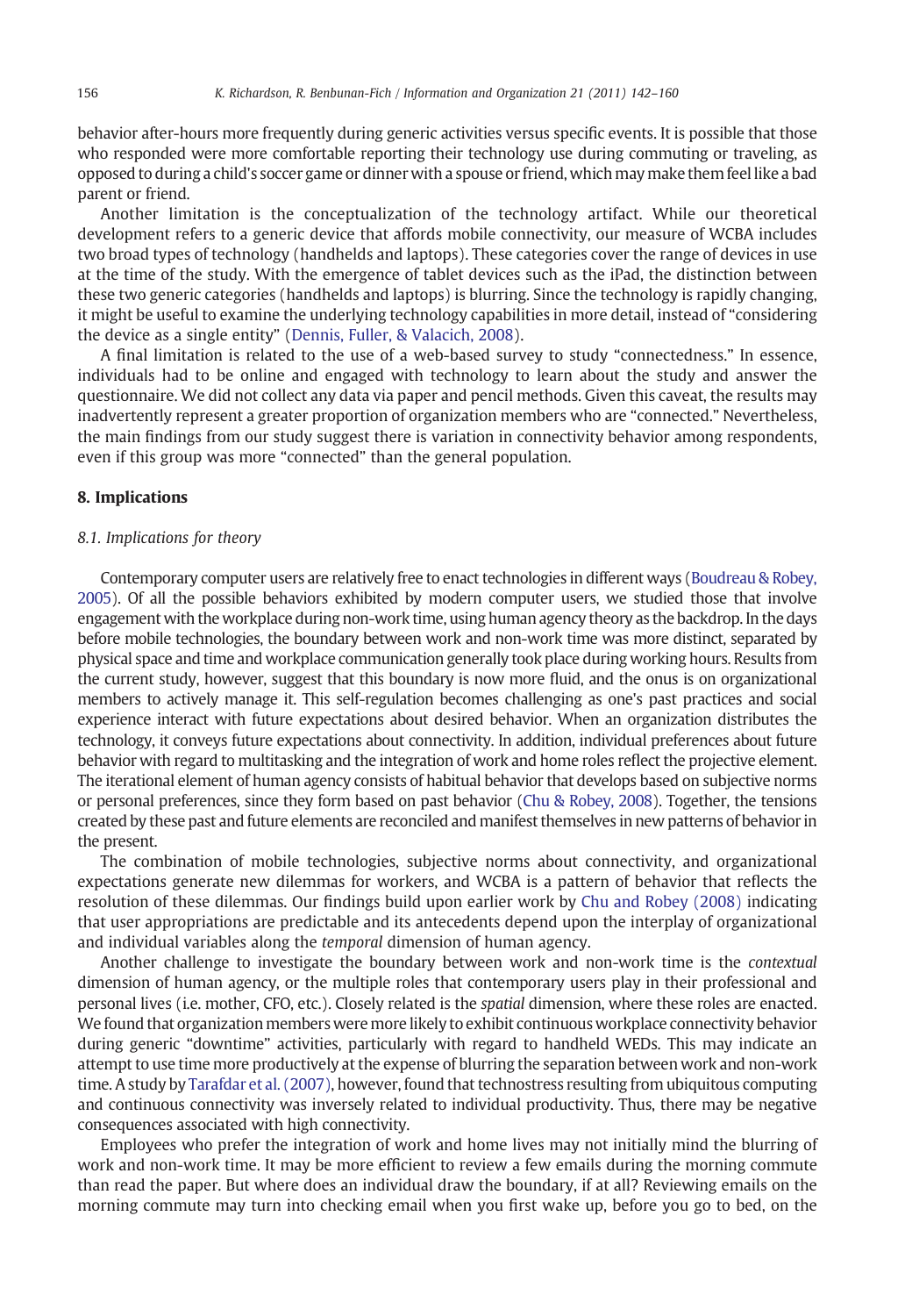weekends, and even during vacations. The constant blurring of work/non-work boundaries is likely to have implications for employee performance, stress and burnout and work family conflict. In fact, [Tarafdar](#page-18-0) [et al.'s \(2007\)](#page-18-0) study found that technostress was directly related to role stress. Future studies are needed to continue to examine the relationship between connectivity behavior and these outcomes.

#### 8.2. Implications for practice

It is likely that mobile technologies will not disappear from organizational life anytime soon. However, handheld and laptops by themselves do not drive work connectivity behavior after-hours, people do. Although the distribution of these devices greatly influences employees' likelihood to engage in work connectivity behavior after-hours, some individuals are more inclined to use technology after hours than others. Our results support the notion that two individuals from the same organization who receive a handheld WED may exhibit different degrees of work connectivity behavior after-hours based on individual characteristics. Those with preferences toward polychronicity and/or preferences for work– family role integration would be more likely to engage in this behavior. Thus, organization members should be mindful of the preferences and personalities of their colleagues and clients.

We recommend that organizations, or at the very least work groups, create communication policies with regard to using technology after hours. Rather than relying on subjective norms about connectivity, employees should understand what is expected of them with regard to responding to email during nonwork time. This appears to be particularly important for organizations that invest in acquiring technology devices for their employees.

The current study examined connectivity behavior as it relates to communicating with the workplace or colleagues for work-related purposes during non-work time. The flipside of this definition is using technology to engage with personal matters while at work (e.g., online shopping, vacation planning, or stock trading; emailing and instant messaging with family and friends). We did not examine how much time individuals use technology to engage with personal matters while at work. A parallel stream of research is focused on examining this so-called "cyber-slacking" [\(Block, 2001; Lim, Teo, & Loo, 2002\)](#page-16-0). Perhaps the amount of time individuals devote to such activities during the workday is positively related to work connectivity behavior during non-work time. In other words, an organization member who cyberslacks while at work may engage in work connectivity behavior after-hours that evening because he was unable to complete his work during the day. Future studies may find that the boundary of work and nonwork time is not just becoming more fluid; it's actually disappearing altogether, as individuals move through the day transitioning from work to non-work tasks continuously.

#### 9. Conclusion

The goal of this study was to develop the concept of work connectivity behavior after-hours and test a model of its antecedents. We used human agency theory to root the concept of work connectivity behavior during non-work time and conceptualize its antecedents in terms of organizational and individual factors. Our results indicate that organizational distribution of handheld WEDs and laptops influence work connectivity behavior after-hours, though more strongly for handheld than for laptops. Individual characteristics exert different levels of influence depending on the device through which connectivity behavior is enacted. Polychronicity was more strongly related to laptop connectivity behavior than to handheld connectivity behavior, whereas role integration preference is only related to handheld connectivity behavior.

These results lay the groundwork to begin building a more complete model of work connectivity behavior after-hours that will be generalizable to the larger population of working adults. Two complementary research paths may provide useful extensions to our model. First, future studies could investigate other organizational (e.g., external clients with access to mobile technologies) and/or individual difference variables (e.g., organizational commitment, job satisfaction) to enhance our model. Second, further research could also explore the consequences of work connectivity behavior after-hours in terms of individuals' work performance and life quality issues.We welcome the efforts of other researchers to build upon and extend this work.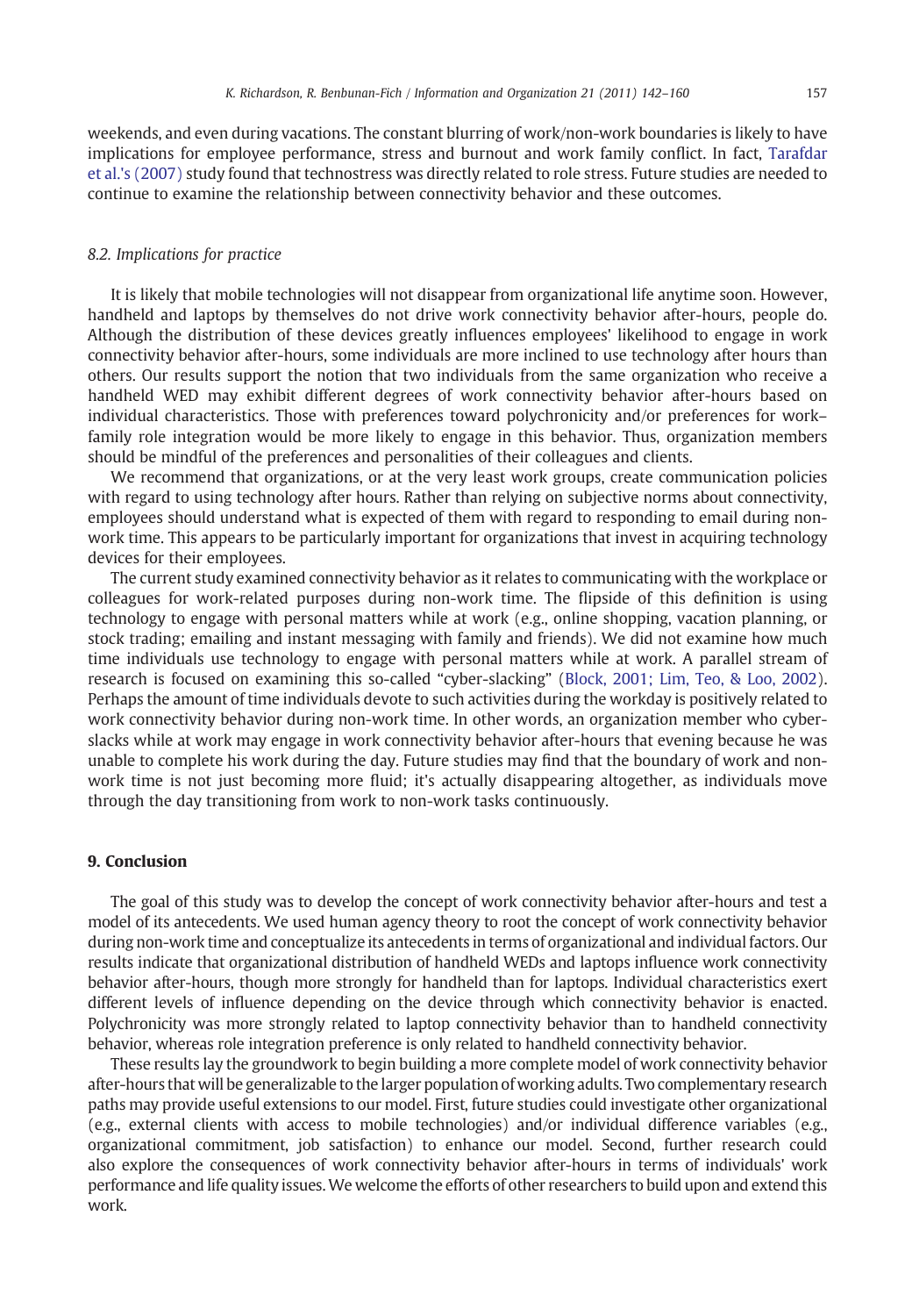#### <span id="page-16-0"></span>Acknowledgments

This research is based on the doctoral dissertation of K. Richardson. We are grateful to the many colleagues who provided feedback, in particular, Norman Johnson, Molly Kern, Marios Koufaris, Dan Robey, Hannah Rothstein and Cynthia Thompson.

#### Appendix A

#### A.1. WCBA measure

Below is a table that lists various activities and events. Using the selections from the drop down boxes (e.g., Never, Rarely, Sometimes, Very often, or Always), please indicate if you have ever used a handheld or laptop WED to perform job-related duties (e.g., review email, communicate with colleagues or clients, log on to a network server) during the stated event.

For example, if you sometimes use your handheld WED to check work-related voicemail messages while you are shopping, select "Sometimes" in the appropriate box.

If you DO NOT OWN the device (e.g., laptop WED) you may leave the boxes in that column blank.

|                                                                                                       | Handheld WED                                                   | Laptop WED                                                     |
|-------------------------------------------------------------------------------------------------------|----------------------------------------------------------------|----------------------------------------------------------------|
| Exercising                                                                                            | • Never<br>• Rarely<br>• Sometimes<br>• Very often<br>• Always | • Never<br>• Rarely<br>• Sometimes<br>• Very often<br>• Always |
| Shopping                                                                                              |                                                                |                                                                |
| Traveling                                                                                             |                                                                |                                                                |
| Commuting to/from work<br>Meal at home                                                                |                                                                |                                                                |
| Meal at a restaurant                                                                                  |                                                                |                                                                |
| Movie in a theater                                                                                    |                                                                |                                                                |
| On a date                                                                                             |                                                                |                                                                |
| Play/concert (professional)                                                                           |                                                                |                                                                |
| Play/concert (child/friend/other loved one)                                                           |                                                                |                                                                |
| Sporting event (professional)                                                                         |                                                                |                                                                |
| Sporting event (child/friend/other loved one)<br>Party or social event (with work colleagues/clients) |                                                                |                                                                |
| Party or social event (with family/friends)                                                           |                                                                |                                                                |
| Parent/teacher conference                                                                             |                                                                |                                                                |
| Religious service (e.g., church or synagogue)                                                         |                                                                |                                                                |
| Vacation in the U.S.                                                                                  |                                                                |                                                                |
| Vacation abroad                                                                                       |                                                                |                                                                |
| Visit to the restroom                                                                                 |                                                                |                                                                |
| Work meeting or class                                                                                 |                                                                |                                                                |

#### References

Agarwal, R., & Prasad, J. (1998). A conceptual and operational definition of personal innovativeness in the domain of information technology. Information Systems Research, 9(2), 204–215.

Allen, D. K., & Shoard, M. (2005). Spreading the load: Mobile information and communications technologies and their effect on information overload. Information Research, 10(2) paper 227.

Ashforth, B. E., Kreiner, G. E., & Fugate, M. (2000). All in a day's work: Boundaries and micro role transitions. Academy of Management Review, 25(3), 472–491.

Benabou, C. (1999). Polychronicity and temporal dimensions of work in learning organizations. Journal of Managerial Psychology, 14(3/4), 257–268.

Benbunan-Fich, R., & Truman, G. E. (2009). Multitasking with laptops during meetings. Communications of the ACM, 52(2), 139-141 February. Block, W. (2001). Cyberslacking, business ethics and managerial economics. Journal of Business Ethics, 33(3), 225–231.

Bluedorn, A. C., Kalliath, T. J., Strube, M. J., & Martin, G. D. (1999). Polychronicity and the inventory of polychronic values (IPV). Journal of Managerial Psychology, 14(3/4), 205–230.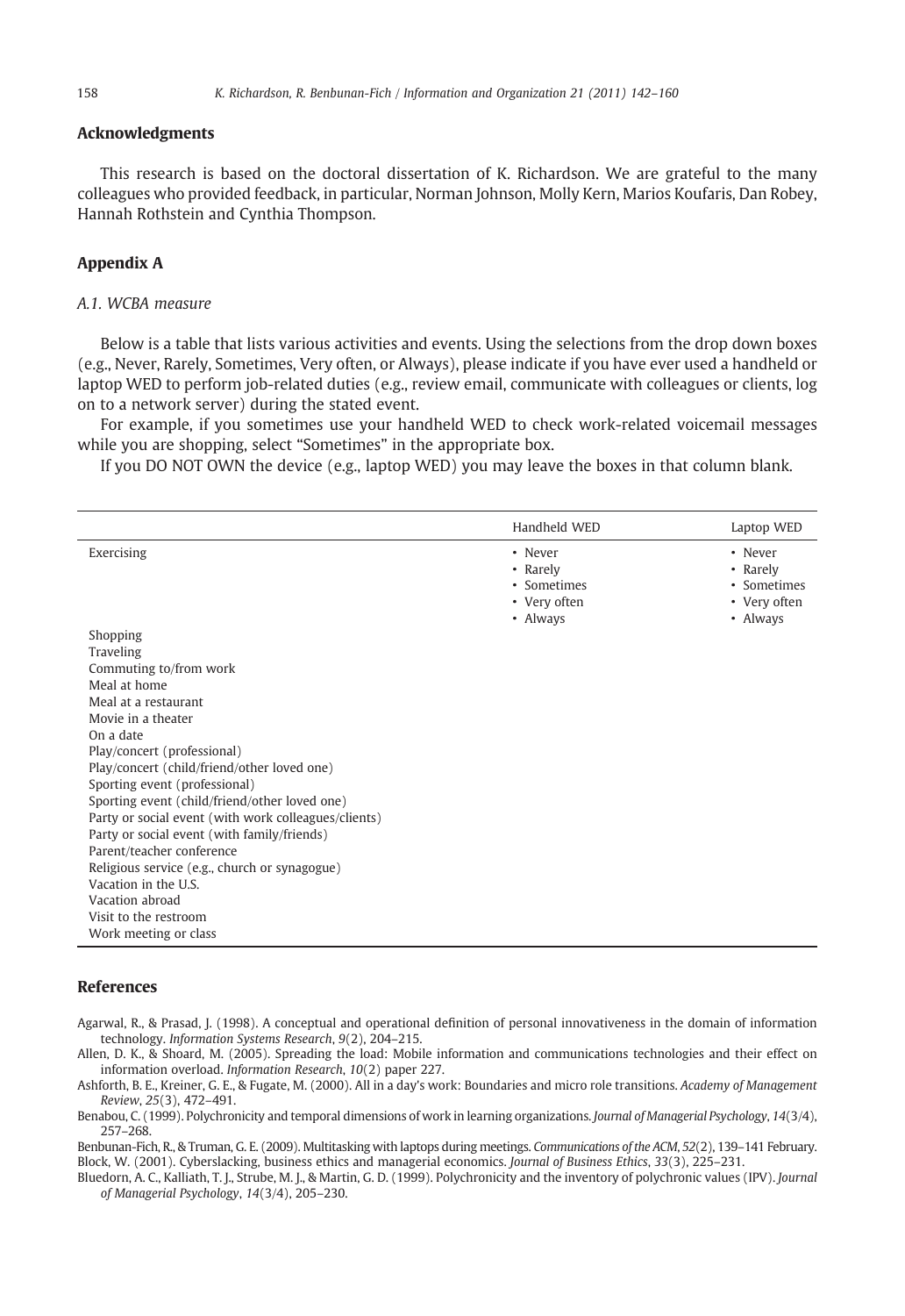- <span id="page-17-0"></span>Bluedorn, A. C., Kaufman, C. K., & Lane, P. M. (1992). How many things do you like to do at once? An introduction to monochroninc and polychronic time. Academy of Management Executive, 6(4), 17–26.
- Boswell, W. R., & Olson-Buchanan, J. B. (2007). The use of communication technologies after hours: The role of work attitudes and work-life conflict. Journal of Management, 33(4), 592–610.
- Boudreau, M. C., & Robey, D. (2005). Enacting integrated information technology: A human agency perspective. Organization Science, 16(1), 3–18.
- Burton-Jones, A., & Straub, D. W. (2006). Reconceptualizing system usage: An approach and empirical test. Information Systems Research, 17(3), 228–246.
- Cameron, A. F., & Webster, J. (2005). Unintended consequences of emerging communication technologies: Instant messaging in the workplace. Computers in Human Behavior, 21, 85–103.
- Carroll, J. (2008). Theorizing the IT artifact for mobility: A portfolio, not a singularity. Proceedings of the twenty-ninth international conference on information systems, Paris.
- Chu, T. -H., & Robey, D. (2008). Explaining changes in learning and work practice following the adoption of online learning: A human agency perspective. European Journal of Information Systems, 17(1), 79–98.
- Clark, S. C. (2002). Communicating across the work/home border. Community, Work & Family, 15(1), 23–48.
- Conte, J. M., & Gintoft, J. N. (2005). Polychronicity, big five personality dimensions, and sales performance. Human Performance, 18(4), 427–444.
- Conte, J. M., & Jacobs, R. R. (2003). Validity evidence linking polychronicity and big five personality dimensions to absence, lateness, and supervisory performance ratings. Human Performance, 16(2), 107–129.
- Conte, J. M., Rizzuto, T. E., & Steiner, D. D. (1999). A construct-oriented analysis of individual-level polychronicity. Journal of Managerial Psychology, 14(3/4), 269–287.
- Cotte, J., & Ratneshwar, S. (1999). Juggling and hoping: What does it mean to work polychronically? Journal of Managerial Psychology, 14(3/4), 184–204.
- Cousins, K. C., & Robey, D. (2005). Human agency in a wireless world: Patterns of technology use in nomadic computing environments. Information and Organization, 15, 151–180.
- Davis, F. D. (1989). Perceived usefulness, perceived ease of use, and user acceptance of information technologies. MIS Quarterly, 13(3), 319–340.
- Deane, F. P., Podd, J., & Henderson, R. D. (1998). Relationship between self-report and log data estimates of information system usage. Computers in Human Behavior, 14(4), 621–636.
- Dennis, A. R., Fuller, R. M., & Valacich, J. S. (2008). Media, tasks, and communication processes: A theory of media synchronicity. MIS Quarterly, 32(3), 575–600.
- Edwards, J. R., & Rothbard, N. P. (1999). Work and family stress and well-being: An examination of person–environment fit in the work and family domains. Organization Behavior and Human Decision Processes, 77, 85–129.
- Emirbayer, M., & Mische, A. (1998). What is agency? The American Journal of Sociology, 103(4), 962–1023.
- Feldman, D. C. (1984). The development and enforcement of group norms. Academy of Management Review, 9(1), 47–53.
- Fenner, G. H., & Renn, R. W. (2004). Technology assisted supplemental work: Construct definition and a research framework. Human Resource Management, 43(2/3), 179–200.
- Fishbein, M., & Ajzen, I. (1975). Belief, attitude, intention and behavior: An introduction to theory and research. Reading, MA: Addison–Wesley. Fulk, J. (1993). Social construction of communication technology. Academy of Management Journal, 36, 921–950.
- Golden, A. G., & Geisler, C. (2007). Work-life boundary management and the personal digital assistant. Human Relations, 60(3), 519–551.
- Goodchild, S., & Hodgson,M. (2006). CrackBerry addicts:Why the workers who can't switch off are suing employers. Independent UKOctober 1, http://www.independent.co.uk/news/science/crackberry-addicts-why-the-workers-who-cant-switch-off-are-suing-their-employers-418309.html
- Hall, E. T. (1959). The silent language. New York: Anchor Books.
- Harrison, A. W., & Rainer, R. K., Jr. (1992). The influence of individual differences on skill in end-user computer. Journal of Management Information Systems, 9(1), 93–111.
- Hassan, R. (2003). Network time and the new knowledge epoch. British Time & Society, 12(2/3), 225-241.
- Hill, E. J., Ferris, M., & Martinson, V. (2003). Does it matter where you work? A comparison of how three work venues (traditional office, virtual office, and home office) influence aspects of work and personal/family life. Journal of Vocational Behavior, 63, 220–241.
- Hill, E. J., Hawkins, A. J., & Miller, B. C. (1996). Work and family in the virtual office: Perceived influence of mobile telework. Family Relations, 45, 293–301.
- Jarvenpaa, S. L., Lang, K. R., & Tuunainen, V. K. (2005). Friend or foe? The ambivalent relationship between mobile technology and its users. In C. Sorensen, Y. Yoo, K. Lyytinen, & J. I. DeGross (Eds.), Designing ubiquitous information environments: Socio-technical issues and challenges (pp. 29–42). New York: Springer.
- Jones, E., Sundaram, S., & Chin, W. W. (2002). Factors Leading to Sales Force Automation Use: A Longitudinal Analysis. Journal of Personal Selling and Sales Management, 22(3), 145–156.
- Kaufman, C. F., Lane, P. M., & Lindquist, J. D. (1991). Exploring more than 24 hours a day: A preliminary investigation of polychronic time use. The Journal of Consumer Research, 18, 392–401.
- Kaufman-Scarborough, C. (2006). Time use and the impact of technology: Examining workspaces in the home. Time & Society, 15(1), 57–80. Kraut, R. E., & Attewell, P. (1997). Media use in a global corporation: Electronic mail and organizational knowledge. In S. Kiesler (Ed.), Research milestones on the information highway. Mahwah, NJ: Lawrence Erlbaum Associates.
- Kraut, R. E., Rice, R. E., Cool, C., & Fish, R. S. (1998). Varieties of social influence: The role of utility and norms in the success of a new communication medium. Organization Science, 9(4), 437–453.
- Kreiner, G. E., Hollensbe, E. C., & Sheep, M. L. (2009). Balancing borders and bridges: Negotiating the work–home interface via boundary work tactics. Academy of Management Journal, 52(4), 704–730.
- Lee, H. (1999). Time and information technology: Monochronicity, polychronicity and temporal symmetry. European Journal of Information Systems, 8, 16–26.
- Lewis, W., Agarwal, R., & Sambamurthy, V. (2003). Sources of influence on beliefs about information technology use: An empirical study of knowledge workers. MIS Quarterly, 27(4), 657–679.